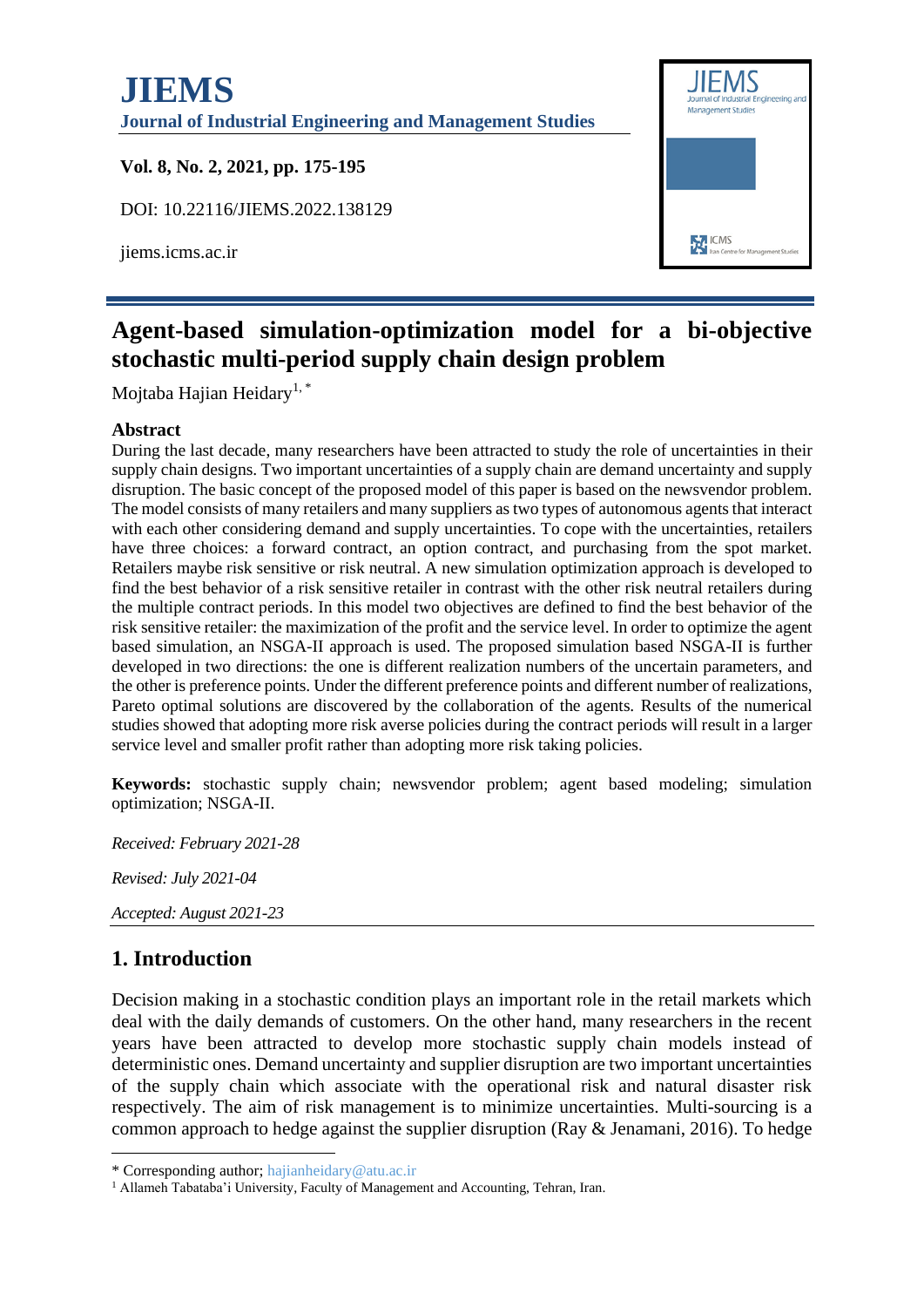against the demand uncertainty, Merzifonluoglu (2015) suggested option contracts and buying from spot market. Decision making in the supply chain management with demand and supply uncertainties is a challenging process. One of the powerful techniques that could help decision makers in the uncertain situations is simulation. Based on Oliveira et al. (2016), there is a growing trend regarding the use of the simulation to analyze the SCM. They also explained about the combination of the optimization methods with agent based simulation as a trend. Nevertheless, simulation has been recognized as an efficient approach to analyze the complex problems. Uncertainties is the main source of complexity in the SCM.

In a basic supply chain with two echelons, usually two types of uncertainties are more important. The uncertainty of the supplier and retailer sides of the supply chain is usually derived from the demands of the customers and disruption of the suppliers (respectively). One of the basic decision making problems in the SCM considering demand uncertainty is the newsvendor problem (NVP). A basic form of the NVP consists of a buyer and a seller in which the buyer has to decide on the amount of order from the seller before the realization of the demand. Many extensions have been suggested to develop the NVP. Developing the basic NVP with multiple uncertain suppliers, multiple periods and multiple retailers are some of the recent extensions. There are a little investigation of NVP with unreliable suppliers (Merzifonluoglu & Feng, 2014). On the other hand, as discussed by Qin et al. (2011), considering multiple periods and supplier capacity constraints are two important NVP extensions. The basic concept of the proposed model of this paper is based on the newsvendor problem.

In this paper, the supply chain is modeled as an agent based network consisting of multiple retailers and suppliers interact with each other and their environment. The aggregate behavior of the system arises from the cooperative behavior of the individual agents. Agent-based modeling is recognized as a bottom-up approach among different approaches of simulation modeling (Chiacchio et al., 2014). Indeed, it facilitates simulation optimization loop of the associated optimization of behavioral parameters (Humann & Madni, 2014). Agent-based models are stochastic, but methods such as dynamic programming could not easily use for its optimization. On the other hand, a large number of states in an agent-based model makes it hard to define a finite Markov decision process. In addition to the mathematical programming (e.g. dynamic programming), usually two types of optimization approaches are used in cooperation with the simulation procedures: 1- reinforcement learning, 2- metaheuristics. In reinforcement learning algorithms, all possible actions and related rewards must be predetermined (Avci & Selim, 2017). Metaheuristic algorithms are widely used as a simulation optimization approach in the supply chain management. In the recent years, as explained by Avci and Selim (2017), multi objective approaches have been applied in more researches. Among different multi-objective evolutionary algorithms, the Non Dominated Sorting Genetic Algorithm (NSGA-II) is one of the most important algorithms. As discussed by Deb et al. (2002), less computational complexity and better elitism approach are the most important benefits of the NSGA-II. Adding the preference points of the decision makers, resulted in a reference point based genetic algorithm (R-NSGA-II) which was proposed by Deb and Sundar (2006) and Siegmund et al. (2012). The R-NSGA-II could find a preferred set of solutions near the reference points. In addition, a simulation estimation approach is used to calculate the objective functions by applying a solution to a sampling of the stochastic parameters.

Thus, in this paper, the multi agent approach is used to model and to simulate the stochastic supply chain and an NSGA-II is used to optimize the multi-agent simulation procedure. The combined algorithm is called Sim-NSGA-II. In the next sections we will explain how we set the reference points in our algorithm. It is extended in two directions: 1- Multiple realizations of the stochastic parameters, 2- Multiple preference points.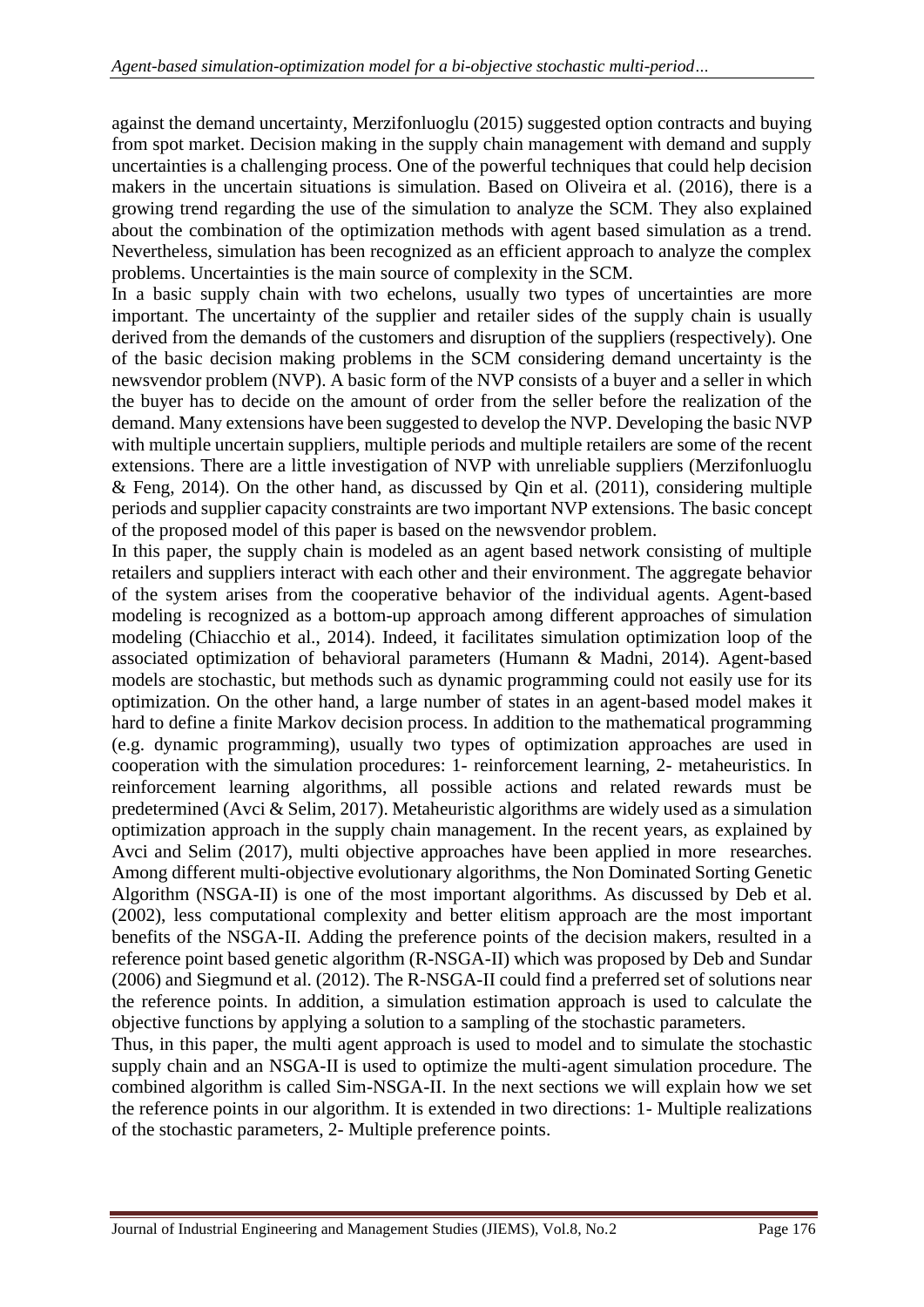The main contribution of this paper is to develop the multi-period newsvendor problem in order to consider the risk sensitive behavior of the buyers; and to develop a new simulationoptimization algorithm based on the reference point NSGA-II.

The remainder of the paper is organized as follows. In the section 2, a review of the related works is presented. In the section 3, the stochastic supply chain problem is described. In the section 4, the simulation optimization approach is explained. In the section 5, a numerical example is solved by the proposed simulation optimization approach. Finally, the conclusions are presented in the section 6.

# **2. Literature review**

This paper surveys the decision making problem in the multi period supply chain with uncertain customer demand and supplier disruption. There are some models in the literature focused on the decision making in the uncertain supply chain. Ma et al. (2019) developed a multi-period closed loop supply chain network and solved it using the mathematical programming.

One of the most important problems regarding demand uncertainty in the supply chain is the NVP. In addition, multi agent simulation based optimization is the solution approach which is used to analyze the stochastic supply chain. Hence, in this section, related works of the NVP are reviewed in the first part and in the second part, utilization of the simulation optimization in the stochastic supply chain is reviewed.

### **2.1. NVP extensions**

There are many extensions regarding the NVP in the literature. Developing the basic NVP to multiple unreliable suppliers in one of the important extensions of the NVP. As explained by Merzifonluoglu and Feng (2014), several papers have been surveyed the NVP with single and dual sourcing in an uncertain situation. The first paper that considers many uncertain suppliers in the NVP context is a work presented by Agrawal and Nahmias (1997). Afterward, especially in the recent years, several researchers developed the NVP with multiple uncertain suppliers in different directions. Merzifonluoglu and Feng (2014) developed a mathematical model for the NVP with multiple unreliable and capacitated suppliers. They proposed an exact algorithm and a heuristic algorithm to solve the problem. Ray and Jenamani (2013) developed a mathematical model for a stochastic single period two echelon supply chain with many capacitated and unreliable suppliers. Because of the complexity of the problem, they used a simulation optimization approach (using genetic algorithm and discrete event simulation) to solve their problem. They also asserted that sourcing decision under disruption needs the application of the simulation. In addition, they proposed the extension of the NVP to multiple periods and the development of contracts between buyer and supplier under disruption risk. We adopted these suggestions in our model. Merzifonluoglu (2015) developed the work of Merzifonluoglu and Feng (2014) and proposed a single period NVP considering contract options and spot market purchasing. She assumed that a retailer could order from a primary supplier and reserve a certain capacity in the secondary supplier before demand realization. After the realization of the demand, the retailer could order from the reserved secondary supplier or buy from the spot market. Our model assumptions are generally based on this paper, but we extended the decision making process and disruption events to multiple periods. Details of the model are presented in the next section. Additionally Ray and Jenamani (2016) developed their previous works and proposed a heuristic approach to solve the problem in the small scale sizes.

Developing the basic NVP to multiple periods is the second extension. The literature of the multi-period NVP generally could be divided into two categories: 1- the estimation of the demand distribution such as Bouakiz and Sobel (1992), Bensoussan et al. (2007); 2- developing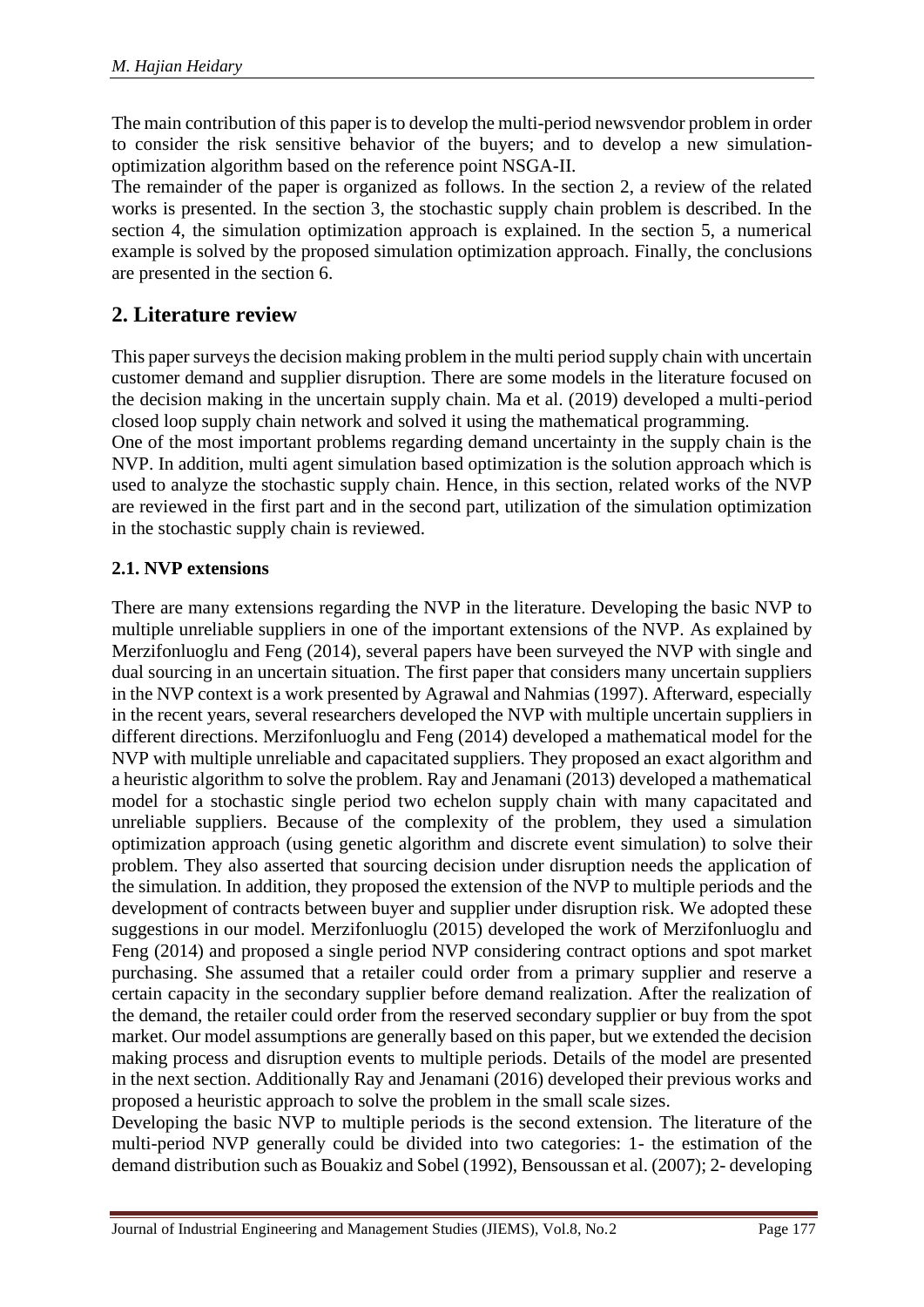a model to consider customer demand and supplier capacities such as Wang et al. (2010), Nagarajan and Rajagopalan (2008), Zhang and Yang (2016). The main focus of the first category is on mathematical programming and monte-carlo simulation as common approaches to estimate the distribution of the demand. The second category focuses on the development of a model to consider multiple periods. In this regard, Kim et al. (2015) developed a multi-period NVP with a distributer and many retailers, in spite of the related papers of NVP with many uncertain suppliers and only one retailer. We combined these assumptions and developed a many to many relationship between suppliers and retailers.

Based on the above explanations, our model is a multi-period NVP with many retailers and many uncertain suppliers. In the next part of this section the related papers of the solution approach are reviewed.

#### **2.2. Multi agent supply chain simulation based optimization**

Multi agent modeling and simulation is widely used in the SCM (Li and Liu (2012), J. Li et al. (2010)). Muraveva et al. (2021) developed a set of hybrid simulation models to optimize the main parameters of intermodal terminals using any logic software in order to making decision about strategic facility planning problem. As discussed by Oliveira et al. (2016), simulation optimization is a research trend in the SCM. Optimization of the simulation in the supply chain could be divided into two major categories: 1- reinforcement learning, 2- metaheuristics. In this paper we used an evolutionary algorithm in cooperation with a multi agent simulation procedure. Juan et al. (2015) reviewed the application of the metaheuristics to deal with stochastic optimization problems which are named simheuristics. They addressed the need for the application of agent based simulation in simheuristic algorithms. Based on their review, a few papers in the literature surveyed the agent based simheuristic. For example, Kasaie and Kelton (2013) proposed an agent-based simulation with response-surface optimization in a healthcare problem.

Additionally there are several papers in the literature which used evolutionary algorithms to optimize the other types of simulation procedure. NSGA-II is a popular non-domination based genetic algorithm to solve multi-objective supply chain optimization problems. Goli et al. (2019) and Tirkolaee et al. (2020) used NSGA-II to optimize the decision in the supply chain management. Basirati et al. (2019) studied a many-to-many hub location-routing problem. They developed a bi-objective optimization model and solved it using imperialist competitive algorithm and NSGA-II.

However, in order to get optimal solution from a simulation model a hybrid simulation optimization algorithm is required. Rabe et al. (2021) investigated a multi-period facility location problem by using a hybrid model consisting system dynamics, optimization algorithms and monte carlo simulation to solve the problem. In the multi-objective problems NSGA-II is usually used as the optimization algorithm. Koo et al. (2008), Brintrup (2010), Sadeghi et al. (2014) and Avci and Selim (2017) used NSGA-II algorithm as an evolutionary algorithm to optimize the simulation procedure. The combination of other metaheuristic algorithms such as PSO, GA and electromagnetism are used in the literature as the multi objective optimization part of their approaches: Kuo and Han (2011) and Devika et al. (2016).

The main related literature was introduced in the above three sections. Table 1 summarizes the main features of the previous related works comparing the model presented in this paper.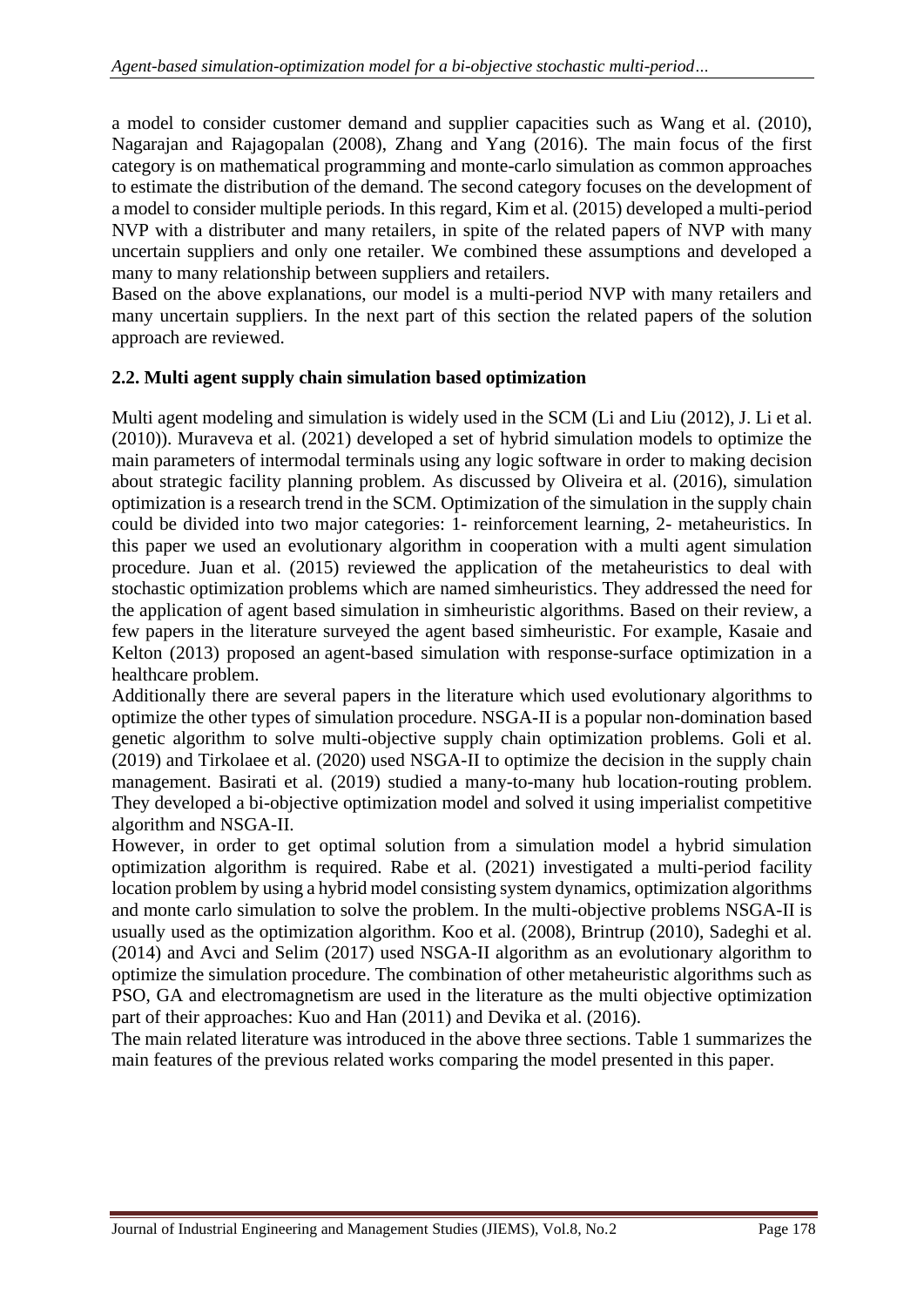|                                     | Multi-<br>objective | Multi-<br>period | Capacity<br>consideration | Supplier<br>disruption | hedging<br>contracts | Risk<br>analysis | approach                     |
|-------------------------------------|---------------------|------------------|---------------------------|------------------------|----------------------|------------------|------------------------------|
| Ray and<br>Jenamani (2016)          |                     |                  |                           | $\ast$                 |                      | $\ast$           | Heuristic<br>method.         |
| Ray and<br>Jenamani (2013)          |                     |                  | $\ast$                    | $\ast$                 |                      | $\ast$           | Simulation-<br>optimization. |
| Merzifonluoglu<br>(2015)            |                     |                  |                           | *                      | $\ast$               | $\ast$           | SAA &<br>optimization        |
| Merzifonluoglu<br>and Feng $(2014)$ |                     |                  | $\ast$                    | $\ast$                 |                      |                  | Heuristic<br>method          |
| Bouakiz and<br>Sobel (1992)         |                     | $*$              |                           |                        |                      | $\ast$           | Mathematical<br>programming  |
| Kim et al.<br>(2015)                |                     | *                | $\ast$                    |                        |                      |                  | Heuristic<br>algorithm       |
| Our paper                           | *                   | *                | $\ast$                    | *                      | $\ast$               | $\ast$           | Simulation-<br>optimization. |

**Table 1. The comparison of the proposed NVP with regard to the related literature**

To the best of our knowledge, the application of these novelties in the model (discussed in section 2-1) and solution approach (explained in section 2-2), has not been addressed in the literature. Details of the model and solution approach are presented in the subsequent sections.

### **3. Problem description**

In this paper a stochastic supply chain is developed using four types of the agents: customers, retailers, suppliers, spot market. Customers order daily random normal demands. The model is developed for a certain amount of contract periods. Each contract period consists of a certain amount of time units. Figure 1 represents the time based decision making in the proposed multi objective NVP.



**Figure 1. Time based decision making of a retailer**

Before demand realization and at the beginning of each contract period, retailers decide on the amount of order from the suppliers. Each supplier in each time unit, as a primary supplier could sign a forward contract with a retailer and as a secondary supplier could sign an option contract with another retailer. The capacities of the primary and secondary suppliers are fixed but supplier disruptions may decrease these fixed capacities. Hence, to satisfy the customer demands, retailers have two options. After demand realization, in each time unit of a contract period, each retailer could order from its secondary supplier and if it is not sufficient, the retailer could order from the spot market. Spot market have infinite capacity but the spot market price is correlated with the excess demand. A simplified agent based system consists of a customer agent, a retailer agent, a supplier agent and a spot market agent is depicted in the following figure.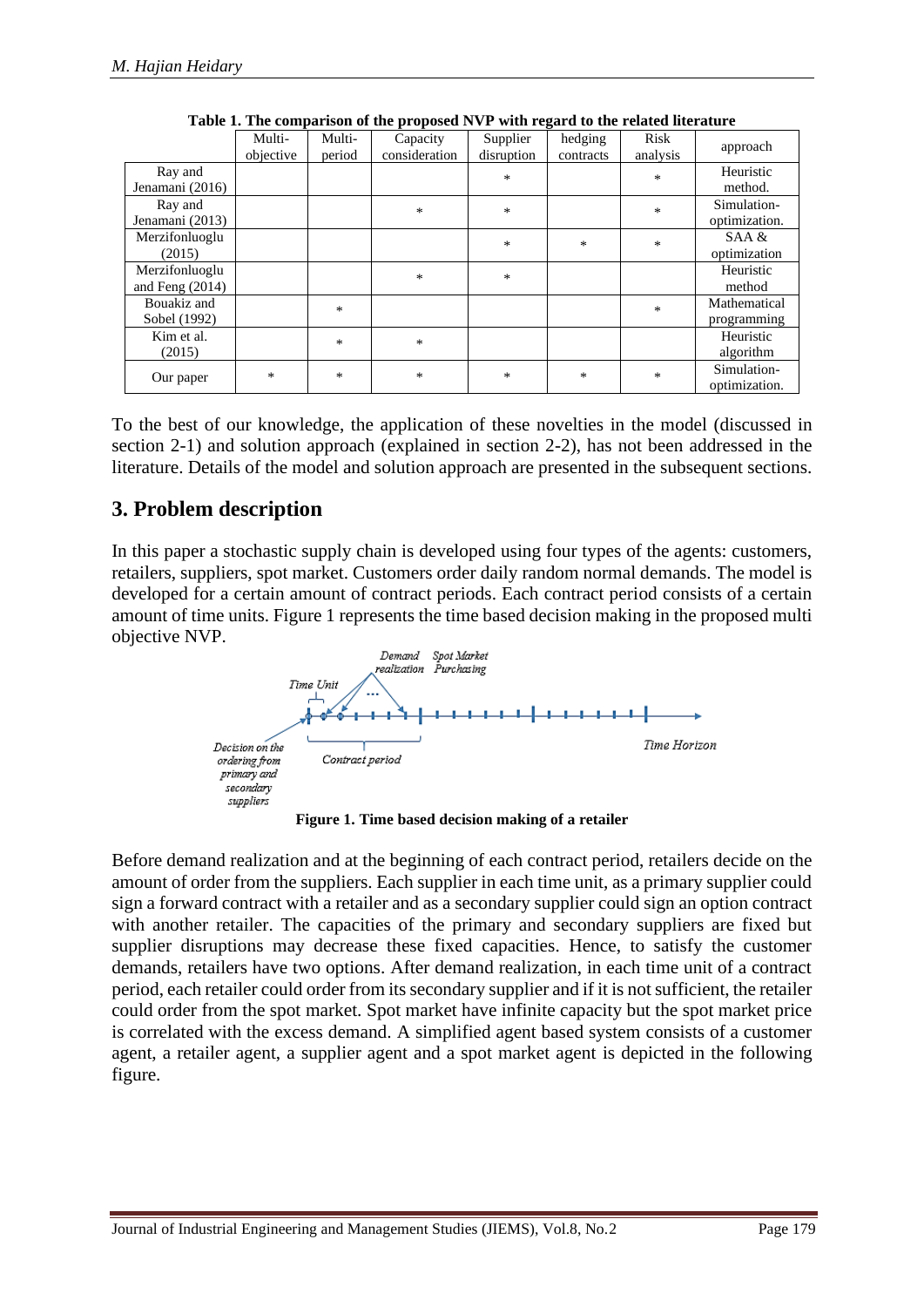

**Figure 2. The overall agent based system**

 $D_t$ ,  $I_t$ ,  $X_t$ ,  $Y_t$ ,  $Z_t$ ,  $Cap_t^1$  and  $Cap_t^2$  respectively denote: the demand of the customer at time t, Inventory position of the retailer at time t, Ordering amount of the retailer at time t from primary supplier, Amount of ordering from secondary supplier at time t, Amount of ordering from the spot market at time t, A fixed capacity dedicated to the retailer by the supplier during the contract period, A fixed capacity of the supplier which could be reserved by the retailer at the beginning of a contract period.

As mentioned before, our problem consists of many suppliers and many retailers which are introduced by two indices i and j respectively. We assumed that there is a risk sensitive retailer and other retailers are risk neutral. The goal is to find the best decision of the risk sensitive retailer interacting with other risk neutral retailers in an uncertain supply chain with demand uncertainty and supplier disruption.

Because of the uncertainty of demand, risk neutral retailer i place an order from primary supplier based on  $N(\mu_i, \sigma_i)$ , and risk sensitive retailer place an order based on  $N((1 \pm \alpha_{i,t})\mu_i, (1-\alpha_{i,t})\sigma_i)$ . In other words,  $\alpha_{i,t}$  is the coefficient of the risk. For the risk neutral retailers  $\alpha_{i,t} = 0$ . We defined certain amounts of  $\alpha_{i,t}$  in this paper:  $\alpha_{i,t} \in \{-0.6, -0.4, -0.2, 0.2, 0.4, 0.6\}$ Following figure shows the procedure of decision making of the retailers -risk sensitive and risk neutrals- regarding the forward contract.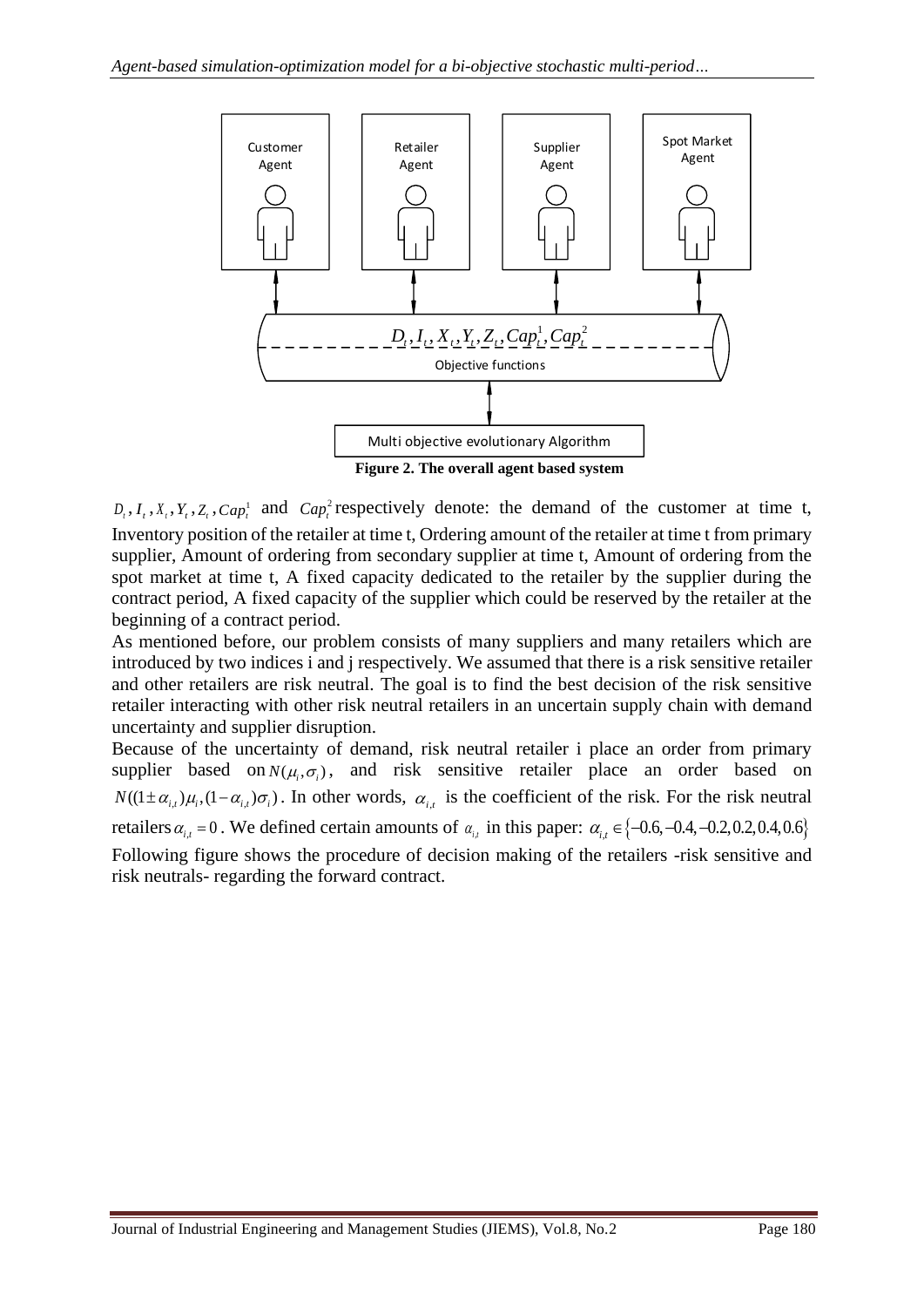

**Figure 3. Simplified schematic view of the problem (Up: main agents of the system, Down: procedure of decision making for two types of the retailers)**

The risk sensitive retailer, uses a wider or tighter distribution than demand. For example suppose that demand follows a normal distribution with mean 100 and standard deviation 20. Results of the numerical simulation showed that a retailer with extremely risk averse behavior  $(\alpha=0.6)$  approximately in %95 of time, orders above the realized demand and a retailer with extremely risk taking behavior ( $\alpha$ =-0.6) in %95 of time, orders under the realized demand. The risk attitude of the retailer toward the uncertain demand is as follows:



**Figure 4. Different risk attitude of the risk sensitive retailer**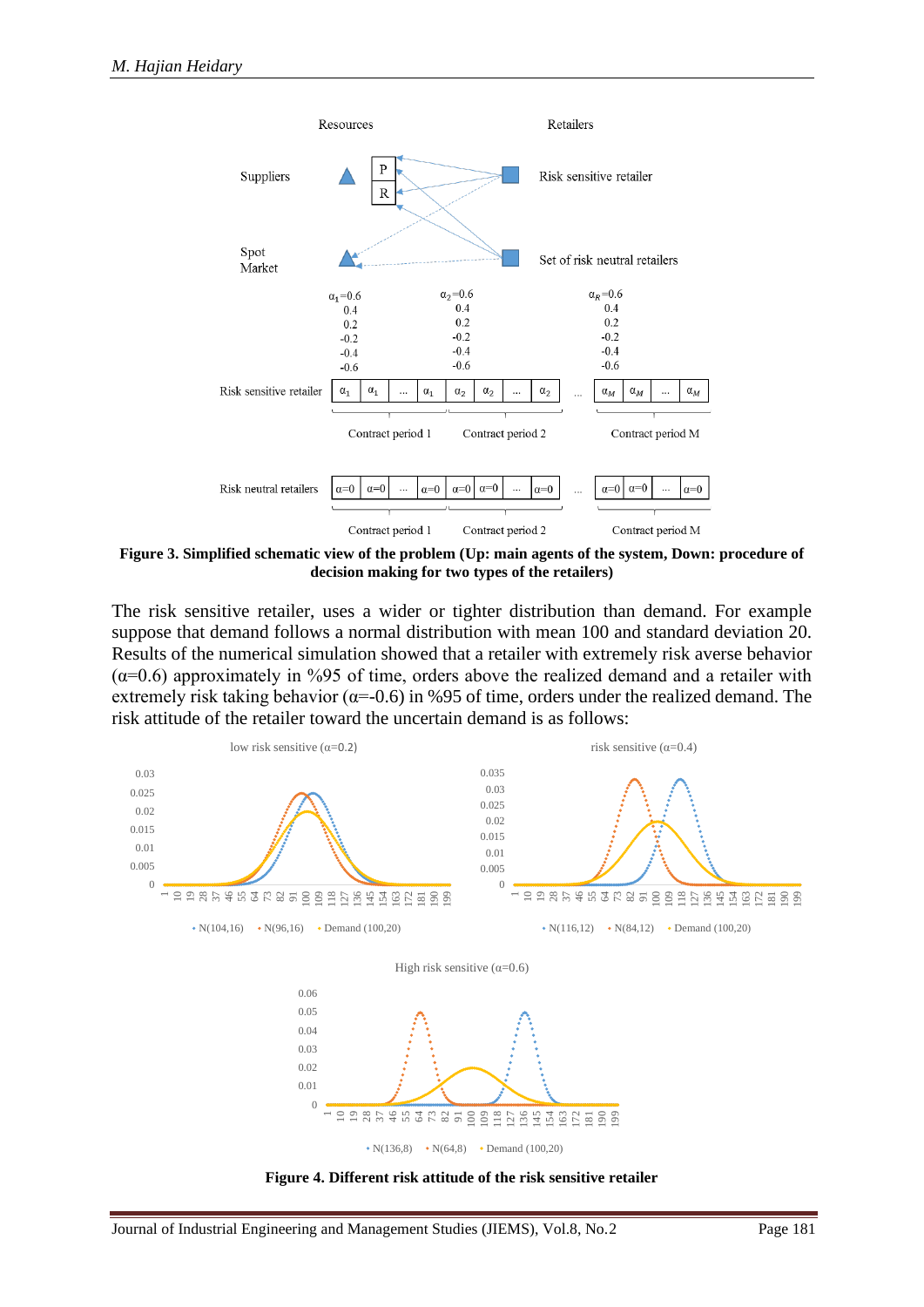A simple numerical analysis (using many random numbers) shows that the probabilities of ordering greater than demand in different cases (figure 4) are as follows:

| Table 1. The probability of ordering greater than demand in unferent cases                                                                                     |                 |              |                 |                |                |            |  |
|----------------------------------------------------------------------------------------------------------------------------------------------------------------|-----------------|--------------|-----------------|----------------|----------------|------------|--|
|                                                                                                                                                                | $\alpha = -0.6$ | $=-0.4$      | $\alpha = -0.2$ | $\alpha = 0.4$ | $\alpha = 0.4$ | $= 0.6$    |  |
| Pr(demand <order)< td=""><td>0.054</td><td>252<br/>∪.∠J.</td><td><math>0.43^{-}</math></td><td>v.JJ</td><td>).76.</td><td><math>95^\circ</math></td></order)<> | 0.054           | 252<br>∪.∠J. | $0.43^{-}$      | v.JJ           | ).76.          | $95^\circ$ |  |
|                                                                                                                                                                |                 |              |                 |                |                |            |  |

| Table 1. The probability of ordering greater than demand in different cases |
|-----------------------------------------------------------------------------|
|-----------------------------------------------------------------------------|

Additionally, the behavior of the risk sensitive retailer affects the amount of the reserved capacity. In other words, the risk averse retailer prefers to order more from the primary supplier and less from secondary supplier. The following table shows the relation between  $\alpha$  and  $\beta$  (a percentage of  $Cap_{i,j}^2$  which a retailer reserves in the secondary supplier).

| Table 2. Relation between $\alpha$ and $\beta$ |            |                 |                      |                |                |                    |  |
|------------------------------------------------|------------|-----------------|----------------------|----------------|----------------|--------------------|--|
|                                                | $\gamma =$ | $\alpha = -0.4$ | $-0.2$<br>$\alpha =$ | $\alpha = 0.2$ | $\alpha = 0.4$ | $\sim$ 1<br>$-0.0$ |  |
|                                                |            | 0.8             |                      | 0.4            | $v.\Delta$     |                    |  |

Capacities of suppliers, as a result of the disruption, are uncertain. Following formulas show the mechanism of updating capacities of suppliers.  $\pi_{j,t}$  denotes the percentage of the capacity of the supplier j loses as a result of happening a disruption event at time t

$$
Cap_{i,j,t}^1 = (1 - \pi_{j,t})Cap_{i,j}^1; \forall i, j, t
$$
\n(1)

$$
Cap_{i,j,t}^2 = (1 - \pi_{j,t})Cap_{i,j}^2; \forall i, j, t
$$
\n(2)

Let define  $\eta_{i,t}$  as the amount of order of retailer i from primary suppliers which is satisfied,

$$
\eta_{i,t} = \sum_{j} \min(x_{i,j,t}, Cap_{i,j,t}^1); \forall i, t
$$
 (3)

In the case that  $x_{i,j,t} < Cap_{i,j,t}^1$ , suppliers add the remained capacity to its capacity as a secondary supplier  $(\textit{Cap}^2_{i,j,t})$ .

Let define  $t_{i,t} = (D_{i,t} - \eta_{i,t} - I_{i,t-1})^+$  as the unsatisfied amount of order of retailer i at time t from primary supplier ( $(X)^{+}$  is equal to  $\max(x, 0)$ ). Therefore, if  $l_{i,t} = 0$ , then  $\sum y_{i,j,t} = 0$  $\sum y_{i,j,t} = 0$ .

$$
0 \le \sum_{j} y_{i,j,t} \le M t_{i,t}; \forall i,t
$$
\n<sup>(4)</sup>

Let define  $K_{i,t}$  as the amount of excess order of retailer i from secondary suppliers which is satisfied:

$$
\kappa_{i,t} = \sum_{j} \min(t_{i,t}, \beta_{i,t} Cap_{i,j,t}^2 + \sum_{i} (Cap_{i,j,t}^1 - x_{i,j,t})^+); \forall i, t
$$
 (5)

Let define  $\tau_{i,t} = (D_{i,t} - t_{i,t} - \kappa_{i,t})^+$  be unsatisfied order of retailer i which is unsatisfied at time t

(after receiving products from primary and secondary suppliers). Thus if  $\tau_{i,t} = 0$  then  $z_{i,t} = 0$ .

$$
0 \le z_{i,t} \le M \tau_{i,t}; \forall i, t \tag{6}
$$

It is assumed that retailers will compare the cost of shortage with the cost of purchasing from spot market and then decide on the amount of order from spot market, indeed considering  $\xi \in [0,1]$ , retailers examine different values for  $\xi$  (0.1, 0.2, ..., 1). Therefore shortage would be:  $\zeta_{i,t} = (1 - \xi) \times (\tau_{i,t} - z_{i,t})^+$ .

The equation of inventory balance is as follows:

$$
I_{i,t} = I_{i,t-1} + \eta_{i,t} + \kappa_{i,t} + z_{i,t} - \zeta_{i,t}; \forall i, t
$$
\n(7)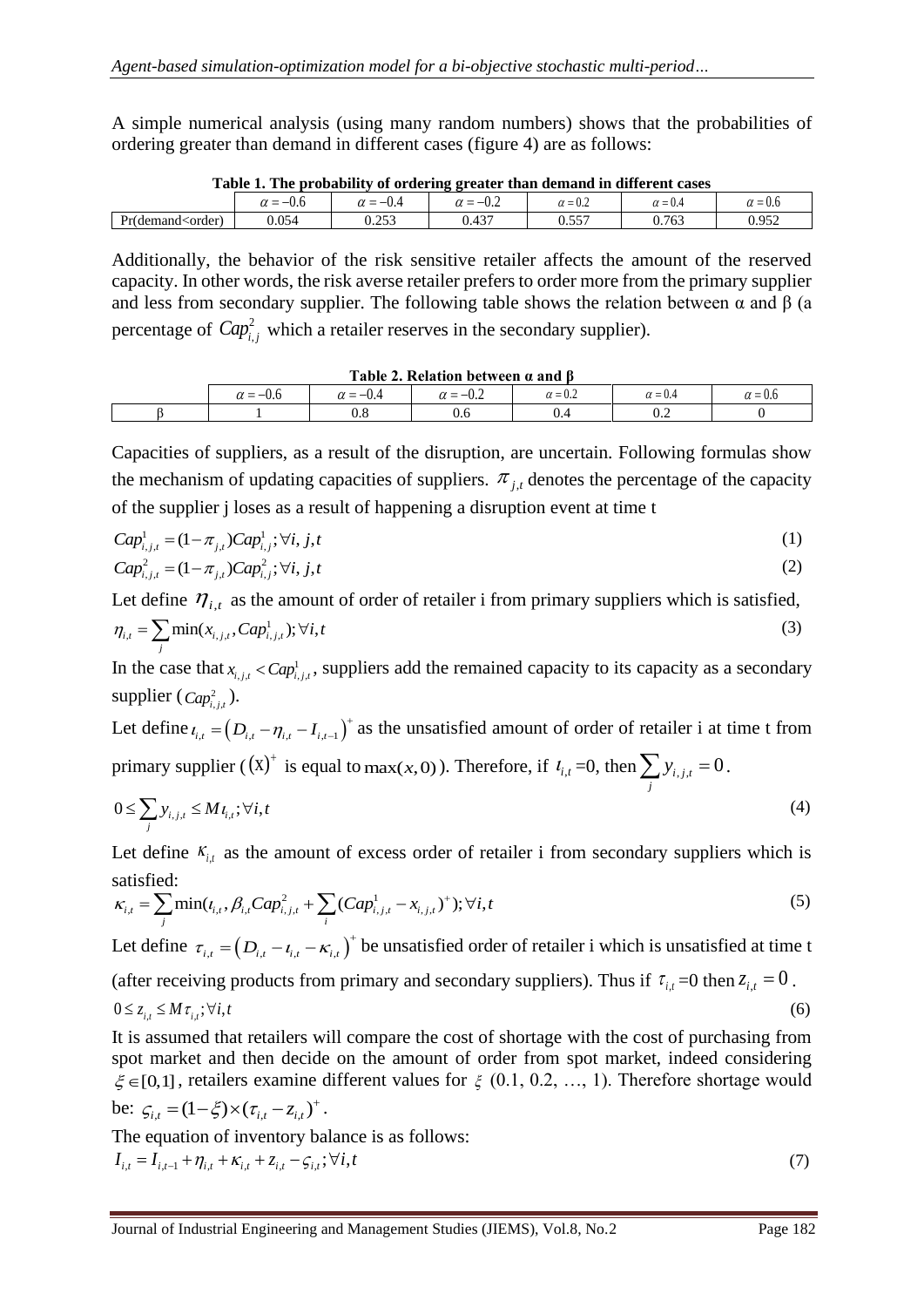The objective functions are maximizing the profit and service level of the risk sensitive retailer. We define *i*<sup>\*</sup> as the index of the risk sensitive retailer. The objective function is considered as the maximization of the profit of retailer *i*<sup>\*</sup>. Thus the profit function is as follows (consists of selling revenue and costs: holding cost, shortage cost, cost of purchasing and cost of reserving the capacity):

$$
\psi_{i}^{*} = \sum_{t} p_{i} D_{i}^{*} - \sum_{t} \sum_{j} \beta_{i}^{*} C a p_{i,j}^{2} f_{j} - \sum_{t} \sum_{j} c_{j}^{1} x_{i,j,t} - \sum_{t} \sum_{t} c_{j}^{2} y_{i,j,t} - \sum_{t} \varsigma_{i}^{*} \theta - \sum_{t} \omega_{\varsigma_{i},t} - \sum_{t} h I_{i}^{*} \tag{8}
$$

In which p denotes the revenue of selling product to the customers,  $f_j$  Cost of capacity reservation in supplier j (as a secondary supplier),  $c_j^1$ ,  $c_j^2$  are costs of ordering from (primary/ secondary) supplier j, h denotes the holding cost paid by retailers per product,  $\theta$  denotes the shortage cost of retailers per product,  $\omega$  is the spot market price (correlated with the amount of excess demand not satisfied from primary and secondary suppliers).

To calculating service level, the following formula is needed to count time units with positive inventory ( $\delta_{i,t}$  is a binary variable).

$$
-M(1-\delta_{i,j}^*) \le I_{i,j}^* < M(\delta_{i,j}^*)
$$
\n<sup>(9)</sup>

The service level could be calculated using the following formula.

$$
\phi_{\vec{i}} = \frac{\sum_{t=1}^{T} \delta_{\vec{i}',t}}{T}
$$
\n(10)

In the next section, the simulation optimization approach is explained.

### **4. Simulation optimization approach: Sim-NSGA-II**

Simheuristic is an important category of the simulation optimization approaches. In this paper a multi-agent simulation and an NSGA-II (Sim-NSGA-II) are used together to find the Pareto front of the problem. The following sections represent details of the simulation and optimization parts of the Sim-NSGA-II. In addition, two extensions on the simulation and optimization parts are introduced in the following sections.

### **4.1. Simulation procedure**

Simulation modeling is an efficient approach to artificially reproduce the interactions of a complex system (Nance & Sargent, 2002). The simulation is suitable for analyzing the effect of different decisions on the system in a stochastic condition. But the simulation could not find the best possible decision in that stochastic condition by its own. Hence, optimization tools are used to achieve this purpose. In a complex system with many decision variables metaheuristics are widely used to find a near optimal solution. The combination of a meta-heuristic algorithm with a simulation procedure is called a simheuristic algorithm (Juan et al., 2015). The simulation procedure is modeled using a multi-agent structure introduced in the previous sections. Netlogo 5.3 is used to model the agent based system. Following figure shows the proposed simulation procedure of the multi-period NVP.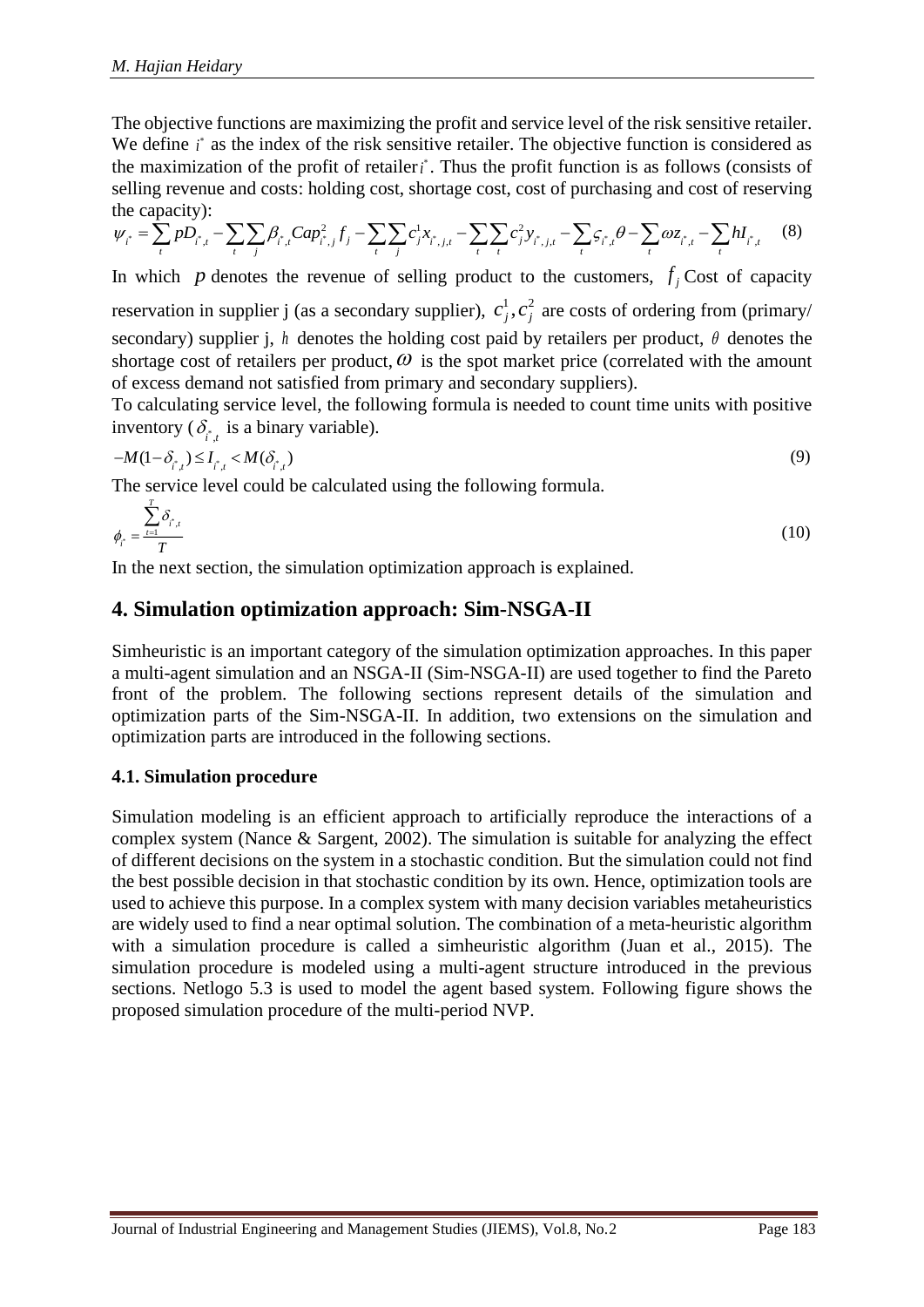

**Figure 5. The simulation procedure**

Following figure shows a summary of the interactions between agents in the form of different programming classes.



**Figure 6. Interactions between different programming classes**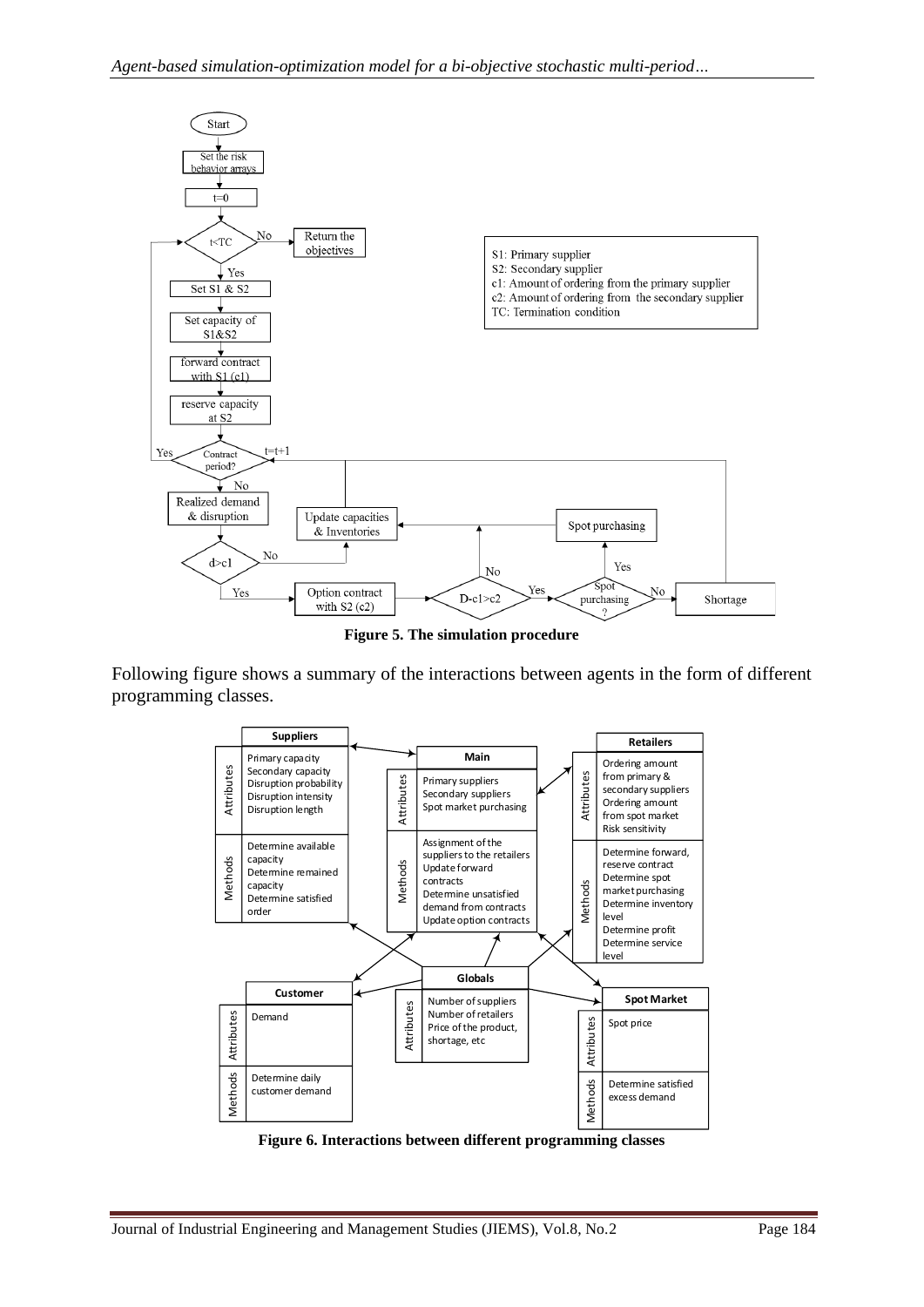#### **4.1.1. Simulation-based estimation**

According to Liu et al. (2017) we used R realizations of the simulation procedure. Hence, in this paper, objective functions are estimated using the results of R realizations of the uncertain parameters (such as demand, disruption etc.). In the Simulation Optimization algorithm, a same set of realizations is used in each iteration toward the optimal solution. R realizations of the simulation are used to estimate the objective functions. Thus, if  $F_1(x, y, z, \varepsilon)$ ,  $F_2(x, y, z, \varepsilon)$  denote two objective functions, the optimization algorithm tries to optimize following statistics in each iteration:

$$
\overline{F_1} = \frac{\sum_{j=1}^{R} F_1(x, y, z, \varepsilon_j)}{R}, \overline{F_2} = \frac{\sum_{j=1}^{R} F_2(x, y, z, \varepsilon_j)}{R}
$$

In the following section, the optimization algorithm is explained.

#### **4.2. Optimization algorithm**

As mentioned in the previous sections, R-NSGA-II as a reference point multi-objective evolutionary algorithm is used to optimize the simulation procedure. To obtain the reference points, we use an NSGA-II algorithm. The NSGA-II is one of the most important metaheuristic tools for the multi-objective evolutionary optimization. Originally, the NSGA II developed from the NSGA which presented by Srinivas and Deb (1994). The algorithm forms the combined population by merging the initial population and offspring population. The NSGA-II algorithm is implemented using R script language. The simulation optimization algorithm is implemented by using R-Netlogo package which empowers us to transmit data between R and Netlogo packages. Then, the new population is sorted into a number of fronts using non-dominated sorting approach (Deb et al., 2000). The NSGA-II used in this paper is as follow:

Inputs: *Parameters (Population size, MaxIteration, number of elites, tournament size, Length of the contract periods)* Output: *Pareto fronts*

| 1. Set initial values for decision chromosome ( $\alpha_{i,t}$ ) with "n" genes // Where "n" is the length of the                                |
|--------------------------------------------------------------------------------------------------------------------------------------------------|
| contract periods                                                                                                                                 |
| 2. While <i>iter<maxiteration< i=""> do</maxiteration<></i>                                                                                      |
| <b>For</b> all retailers<br>3.                                                                                                                   |
| Contracting $\leftarrow$ decision chromosome // Based on the Fig. 5 contracting decisions will be made<br>4.                                     |
| 5.<br>End                                                                                                                                        |
| Calculate the objective functions based on the Contracting<br>6.                                                                                 |
| 7.<br>$\triangleright$ Non-dominated sorting algorithm                                                                                           |
| 8.<br>For all chromosomes in the population                                                                                                      |
| 9.<br>Calculate $i_{rank}$ // Non-dominated sorting of the decision chromosome                                                                   |
| Calculate $l_{distance}$ // $i \lt_{n}$ j if $(i_{rank} \lt j_{rank})$ or $((i_{rank} = j_{rank})$ and $(i_{distance} \gt j_{distance}))$<br>10. |
| 11.<br>Tournament selection // According to the ordered rank index and crowding distance                                                         |
| 12.<br>End                                                                                                                                       |
| 13.<br>Apply binary Crossover on the selected chromosomes                                                                                        |
| Apply polynomial mutation on the selected chromosomes<br>14.                                                                                     |
| $\blacktriangleright$ Non-dominated sorting algorithm // Sorting the new pool of solutions<br>15.                                                |
| $\blacktriangleright$ Elite chromosome selection<br>16.                                                                                          |
| <b>While</b> pool_size $\lt$ number of elites<br>17.                                                                                             |

18. Select a number of individuals from the population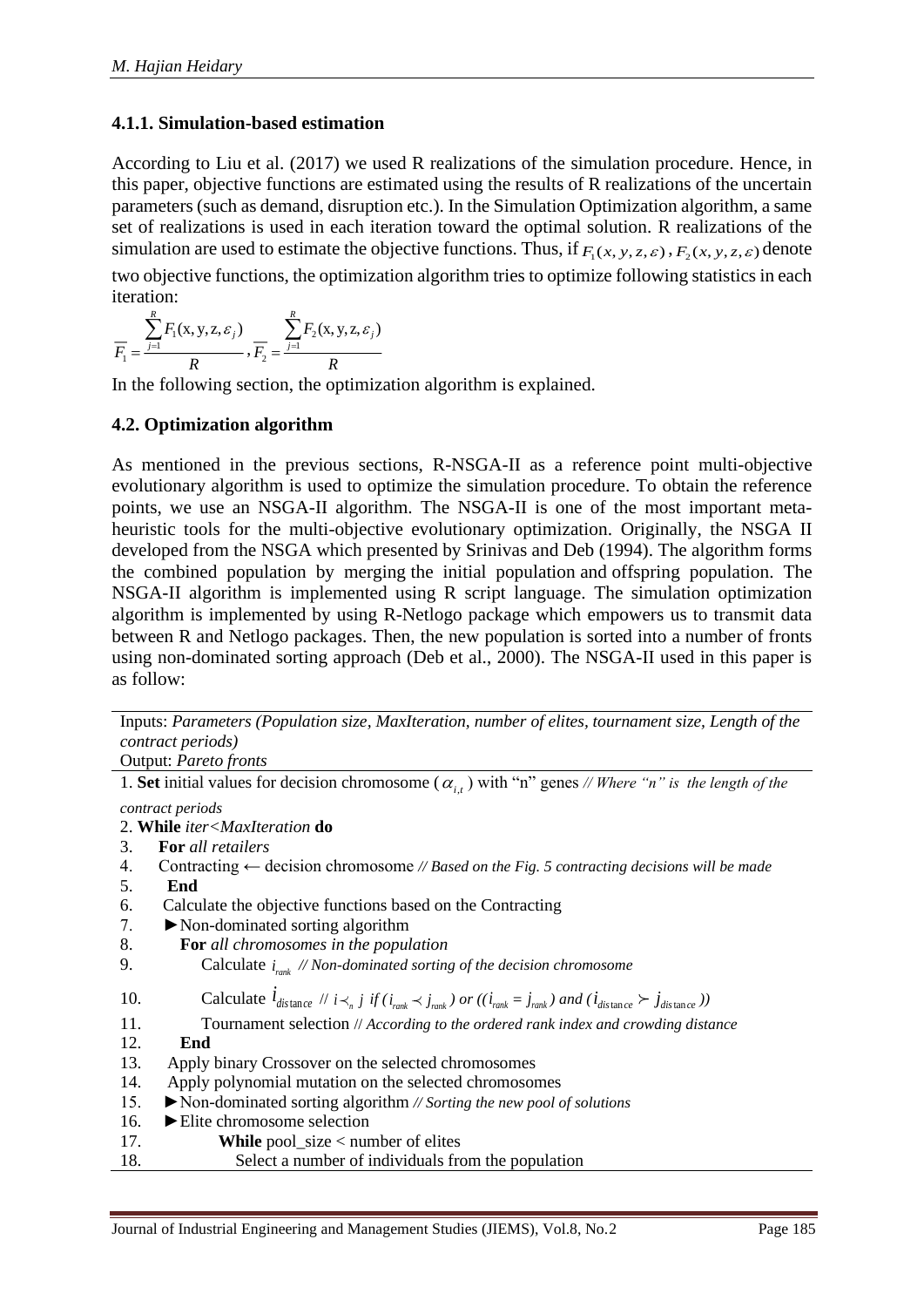| 19.     | Determine $p \in [0,1)$                                |
|---------|--------------------------------------------------------|
| 20.     | If $p > p_0$                                           |
| 21.     | Tournament selection                                   |
| 22.     | Else                                                   |
| 23.     | Select $p \times$ population_size from the first front |
| 24.     | End                                                    |
| 25.     | End                                                    |
| 26.     | $decision$ chromosomes $\leftarrow$ elite chromosomes  |
| 27. End |                                                        |
|         |                                                        |

An elite selection strategy is used in this paper as follow:



**Figure7. Elite selection strategy**

The algorithm will be stopped after "MaxIteration" iterations. Above NSGA-II algorithm is used to obtain the reference points needed for the R-NSGA-II algorithm.

### **4.2.1. Defining the reference points**

To obtain the reference points, we first run the NSGA-II to achieve to the final Pareto curve. The final Pareto curve would be as follows.

,min  $F_1^{\textit{Pareto}, \min}$  ,  $F_2^{\textit{Pareto}, \min}$  $F_2^{Pareto,min}$ : Minimum value of the profit, service level objectives among the final Pareto solutions.

 $F_1^{Pareto,mean}$ ,  $F_2^{Pareto,mean}$ : Average value of the profit, service level objectives among the final Pareto solutions.

 $F_1^{Pareto, max}$ ,  $F_2^{Pareto, max}$ : Maximum value of the profit, service level objectives among the final Pareto solutions.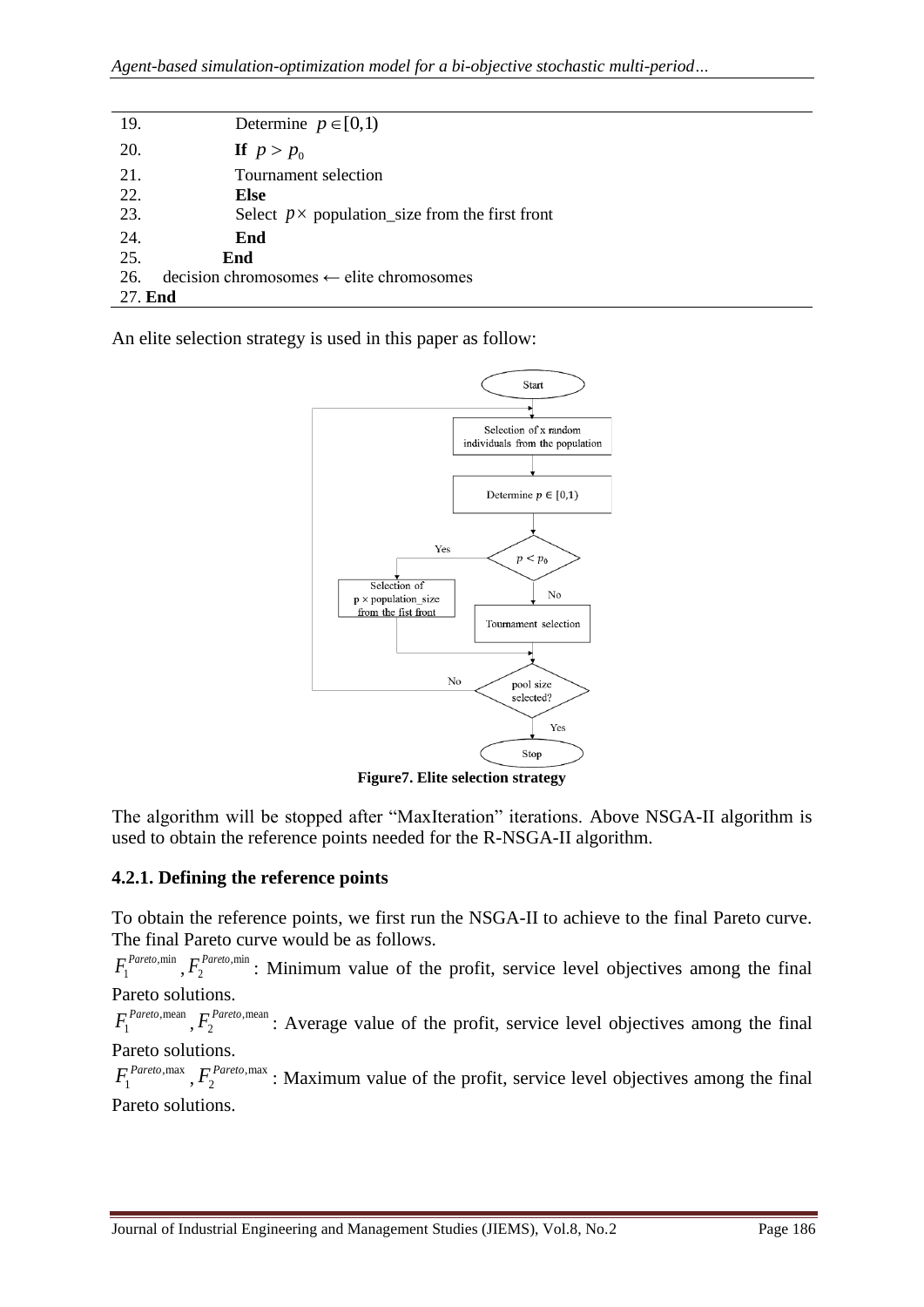

**Figure 8. A final Pareto Curve resulted from the proposed NSGA-II**

Figure 8. A final Partic occur is finitheliable proposed NSGA-II<br>
A decision maker may prefer to set his there preference points optimistically. In this case one of the reference points<br>
would be  $P_i$  (maximum service lev A decision maker may prefer to set his\her preference points optimistically. A decision maker may prefer to set his\her preference points optimistically. In this case one of the reference points would be  $P_1$  (maximum service level and maximum profit) and  $P_2$  (mean service level and mean profit). On the other hand, another decision maker would prefer to set his\her preference pessimistically. In this case the reference points are:  $P_2$  (mean service level and mean profit) and  $P_3$  (minimum service level and minimum profit).

### **4.2.2. R-NSGA-II**

The NSGA-II was explained in the section 4-2. The R-NSGA-II is on the basis of NSGA-II, but there are two differences between these algorithms (Assume that  $X_1, ..., X_n$  are n Pareto solutions):

1- In R-NSGAII algorithm, the concept of crowding distance will be changed to the preference operator (the normalized Euclidean distance of each solution of the front). Using this operator, closer solution to the reference points have more importance.

$$
d_{X_i} = \sqrt{\frac{1}{2} \left( \frac{F_1(X_i) - z_1}{F_1^{\max} - F_1^{\min}} \right)^2 + \frac{1}{2} \left( \frac{F_2(X_i) - z_2}{F_1^{\max} - F_1^{\min}} \right)^2}
$$

Where  $F_i^{max}$  and  $F_i^{min}$  represent the maximum and minimum of the  $F_i$  among the all population members. In addition,  $z_i$  is the i-th reference point (i $\epsilon$ {1,2}).

Closest solutions to all reference points are assigned rank 1 and likewise, other solution with relation to the distance to the reference points are ranked.

2- The other important difference between RNSGA II and NSGA II is de-emphasizing  $\varepsilon$ neighbors of frontier solutions. In the first step, in this approach a random non-dominated solution is selected. For this purpose, a normalized difference in objective functions is calculated as follows:

$$
D_{X_i, X_j} = \sqrt{\frac{1}{2} \left( \frac{F_1(X_i) - F_1(X_j)}{F_1^{\max} - F_1^{\min}} \right)^2 + \frac{1}{2} \left( \frac{F_2(X_i) - F_2(X_j)}{F_1^{\max} - F_1^{\min}} \right)^2}
$$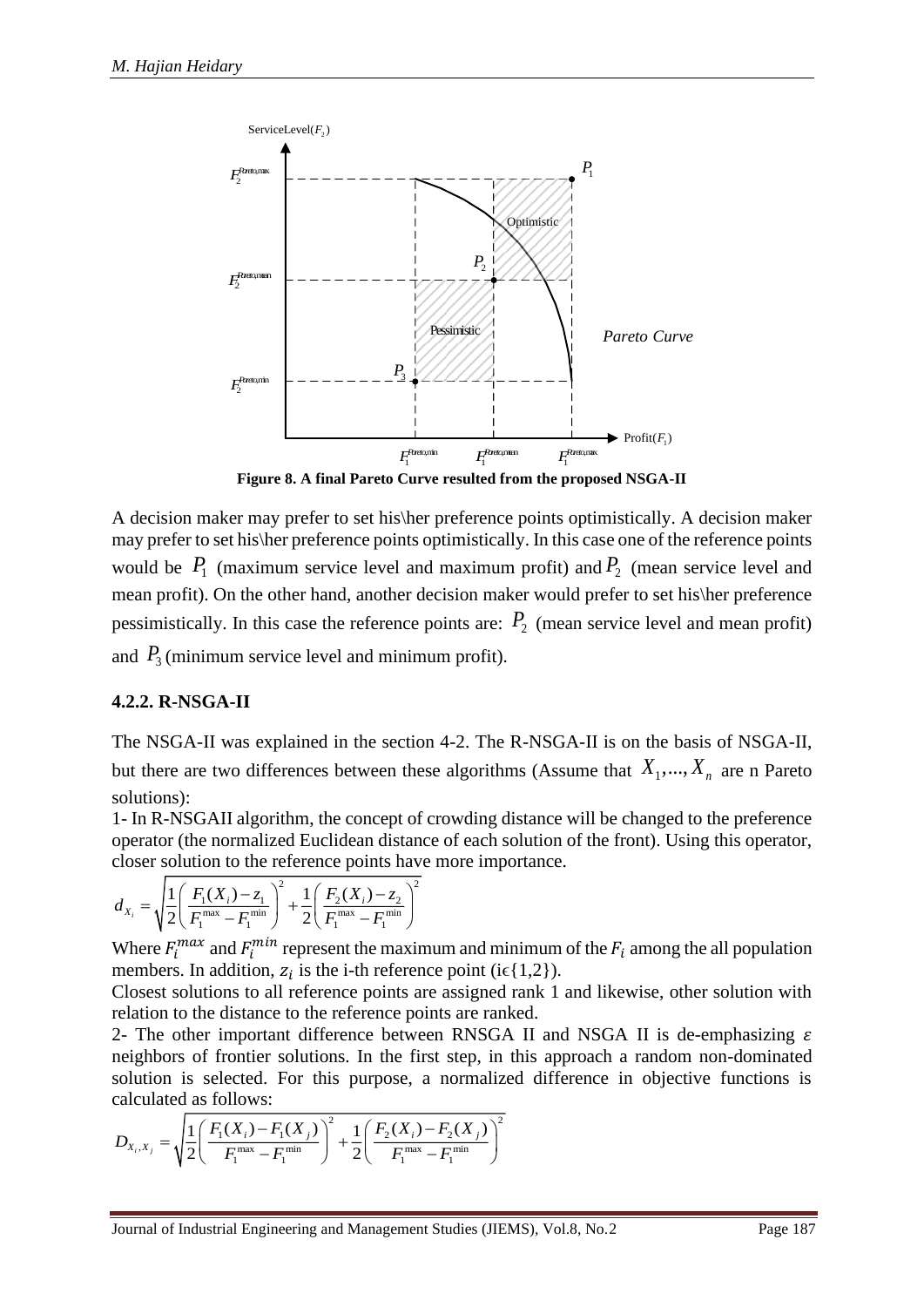All solutions with sum of D equals to  $\varepsilon$  or less, are grouped with each other. In other words, solutions with value of D smaller or equal to  $\varepsilon$  are assigned a large d (preference operator) to neglect them in the selection procedure.

### **5. Numerical example**

In this paper a numerical example is adopted from Merzifonluoglu (2015). As mentioned before, in this paper the problem is extended to multiple periods and multiple retailers and suppliers. The goal is to find the Pareto solutions with respect to the objective functions: maximum profit and maximum service level. In this section we are going to survey the role of the utilization of different number of realizations in the simulation procedure and the role of utilization of the preference point in the optimization. 10 retailers and 10 suppliers are considered in the model. 20 contract periods are considered and each contract period consists of 3 time units. Followings, details of the parameters and variables are shown.

| $D_{i} \sim N(\mu_i, \sigma_i)$ (demand)                               | N(1000, 100)                                                           |
|------------------------------------------------------------------------|------------------------------------------------------------------------|
| $\pi_{i,t} \sim N(\mu_i^{\pi}, \sigma_i^{\pi})$ (disruption intensity) | $\mu_i^{\pi} \sim U(0.01, 0.03), \sigma_i^{\pi} \sim U(0.0001, 0.003)$ |
| $\omega \sim N(\mu^{\omega}, \sigma^{\omega})$ (spot price)            | N(250, 40)                                                             |
| $c^1$ ; (ordering cost of primary supplier)                            | U (196, 198)                                                           |
| $c_j^2$ (ordering cost of secondary supplier)                          | 165                                                                    |
| $f_{j}$ (cost of reservation)                                          | 40                                                                     |
| $p$ (price of the product)                                             | 300                                                                    |
| $h$ (holding cost)                                                     | 10                                                                     |
| $\theta$ (shortage cost)                                               | 10                                                                     |
| $Cap_{i}^{1}$ (fixed capacity of primary suppliers)                    | 1000                                                                   |
| $Cap_i^2$ (fixed possible reservation capacity)                        | 200                                                                    |

Initial values of the uncertain parameters remain fixed during the optimization. The probability of the disruption is considered as a uniform distribution between [0.01, 0.05]. The disruption effect (or the length of disruption) is assumed as a uniform distribution between [0, 1] time units. The maximum number of disrupted suppliers is assumed as a uniform distribution between [0, Number of suppliers]. Same as Merzifonluoglu (2015) it is assumed that the demand and the spot price are correlated with parameter  $\rho$  ( $\rho$ >0), Such that:  $\mu_1 = \mu$ ;  $\mu_2 = \mu^\omega$ ;  $\sigma_{11} = \sigma$ ;  $\sigma_{22} = \sigma^\omega$ ;  $\sigma_{12} = \sigma_{21} = \rho \sigma \sigma^\omega$ . In the next section, tuning of the parameters of the meta-heuristic algorithm is described.

#### **5.1. Parameter tuning of the NSGA-II**

In this paper Taguchi method is used to calibrate parameters of the NSGA-II. Same as Hassanzadeh et al. (2016) four criteria have been considered to use in Taguchi method: Spacing metric (SM), Mean ideal distance (MID), Number of non-dominated solutions in the Pareto front (NSP) and diversification metric (DM). Followings, SM, MID and DM are defined briefly.

*Spacing metric (SM):* This metric measures dispersion uniformity of solutions in the Pareto front. Assume i and j are two solutions on the Pareto front and  $O_1$ ,  $O_2$  are the objective functions.

Let  $d_i$  be the minimum distance of solution i with other solutions in the Pareto front (i.e.  $d_i = min(|o_1^i - o_1^j| + |o_2^i - o_2^j|), i \neq j, \forall j$ ). The SM could be calculated as follow: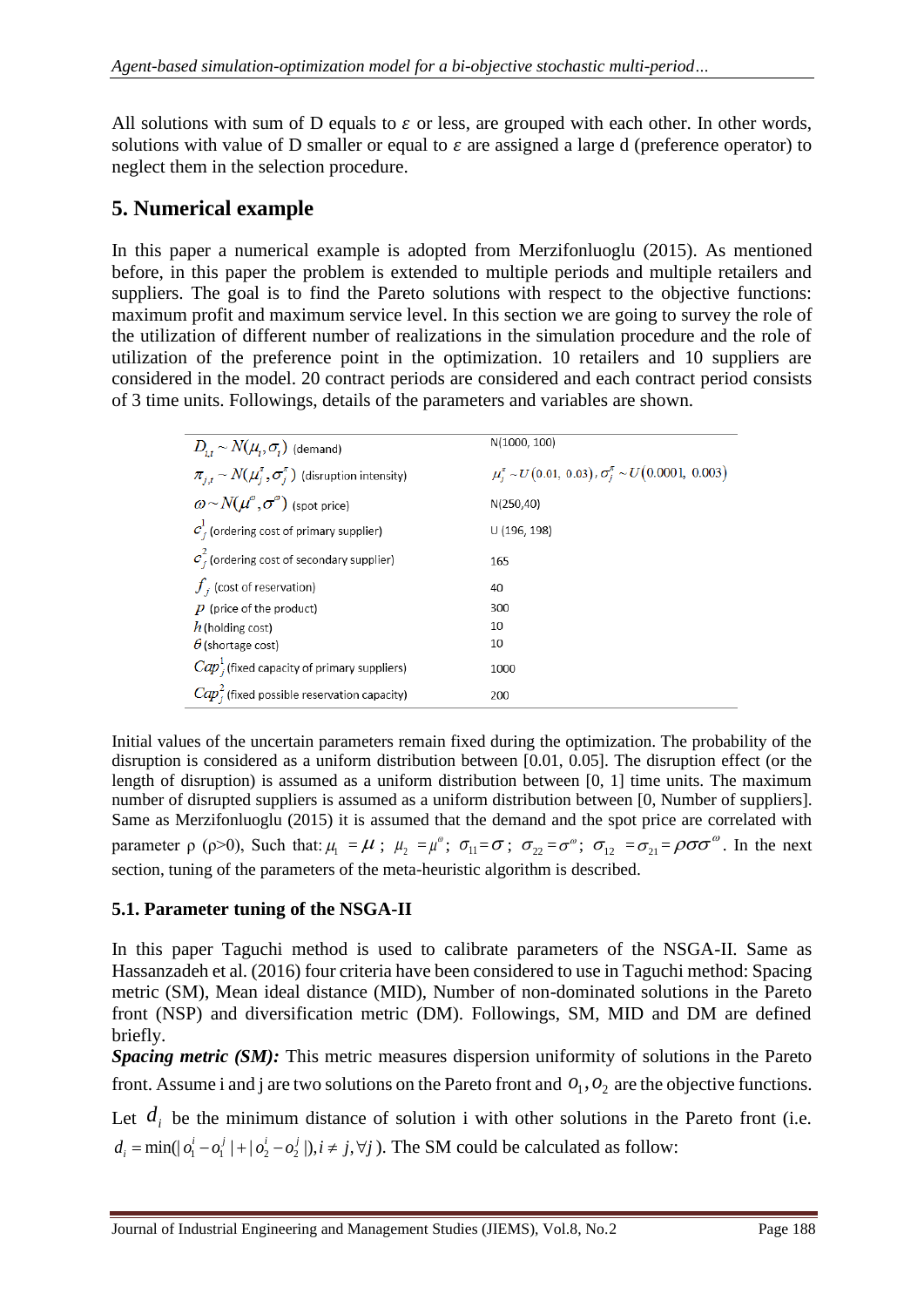$$
SM = \sqrt{\frac{1}{N-1}\sum_{i=1}^{N}\frac{(\overline{d}-d_i)^2}{(\overline{d})^2}}
$$

N is the number of solutions in the Pareto front and  $\overline{d}$  is the average of  $d_i$ s.

*Mean ideal distance (MID):* This metric measures the average Euclidean distances of Pareto

solutions from an ideal point.  $_{MID} = \frac{\sum_{i=1}^{n} x_i}{n!}$ *N*  $\sum_{i=1}$   $\sum_i$ *C*  $MD = \frac{\sum_{i=1}^{n} C_i}{N}$ . N is the number of solutions of the Pareto.  $C_i$  is the

Euclidean distance between the non-dominated solution i and the ideal point. An ideal point is defined as the minimum value of each objective function among all of the non-dominated solutions in the Pareto front.

*Diversification metric (DM):* This metric measures the diversity between the non-dominated solutions in the Pareto front.

 $\sum_{j=1}^{N} \max(x_j - y_j)$  $DM = \sqrt{\sum_{i=1}^{N} \max(x_j - y_i)}$ , where  $x_j - y_j$  is the Euclidean distance between two non-dominated

solutions:  $x_j, y_j$ .

Same weights have been given to these criteria and summation of the weighted value of these criteria is used in the Taguchi method. Because of the maximization nature of the problem, S/N ratio used is as follow:

2 1  $\frac{\sum_{i=1}^{n} Y_i}{\sum_{i=1}^{n} Y_i}$ , Where Y is the responses for different factor levels and n is the number *n*

of responses in the factor levels. Different factors of NSGA-II and their possible levels are as follow:

|                           | Symbol   |     | Level 1   Level 2   Level 3 |     | Level 4 | Level 5 |
|---------------------------|----------|-----|-----------------------------|-----|---------|---------|
| Initial population        | Initpop  |     | 50                          | 100 | 150     | 200     |
| tournament selection size | Toursize |     |                             |     | 12      |         |
| Mutation probability      | Mutpr    | 0.1 | 0.15                        | 0.2 | 0.25    | 0.3     |
| Crossover probability     | Crosspr  | 0.7 | 0.75                        | 0.8 | 0.85    | 0.9     |

**Table3. Different factors of NSGA-II and their possible levels**

Different parameters of the NSGA-II are tuned as follows:



Based on the results of applying Taguchi method, the best values for parameters obtained as: initpop=100, Toursize=12, Mutpr=0.2, crosspr=0.75. Additionally termination condition of optimization algorithm is considered 200 iterations. Figure 9 shows the improvement of the Pareto front during the iterations: 50, 100, 150 and 200.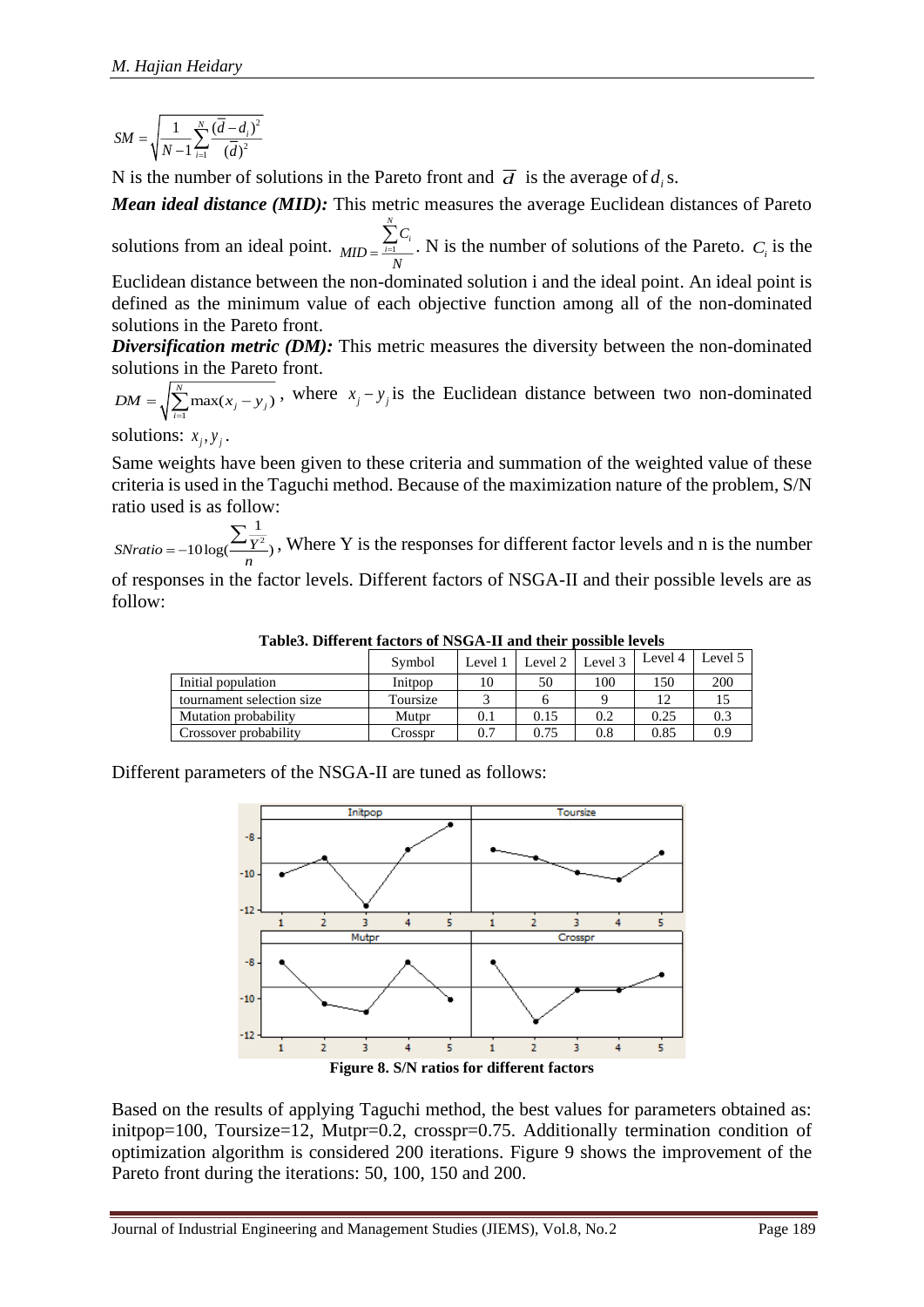

**Figure 9. The result of the Sim-NSGA-II in different iterations: 50, 100, 150 and 200**

In the next two sections, the basic Sim-NSGA-II has been developed.

#### **5.2. The effect of different number of the realizations**

In the section 4-1, a general approach was introduced to consider different realizations of the uncertain parameters in the simulation optimization algorithm. Indeed, in each iteration of the optimization, the averages of the objective functions (resulted from different realizations) are calculated. Each realization is produced from a replication of the simulation. In the simulation optimization algorithm, the same set of R realizations is used for all iteration steps. The optimization is conducted using these estimations. Figure 10 shows the final Pareto fronts of the Sim-NSGA-II with 5, 10, 20, 50 and 100 replications.



**Figure 10. Sim-NSGA-II Pareto fronts with different number of realizations**

It could be concluded from figure 10 that increasing the number of replications results in better Pareto fronts but the problem is the run time of the algorithm. Table 4 shows the run time of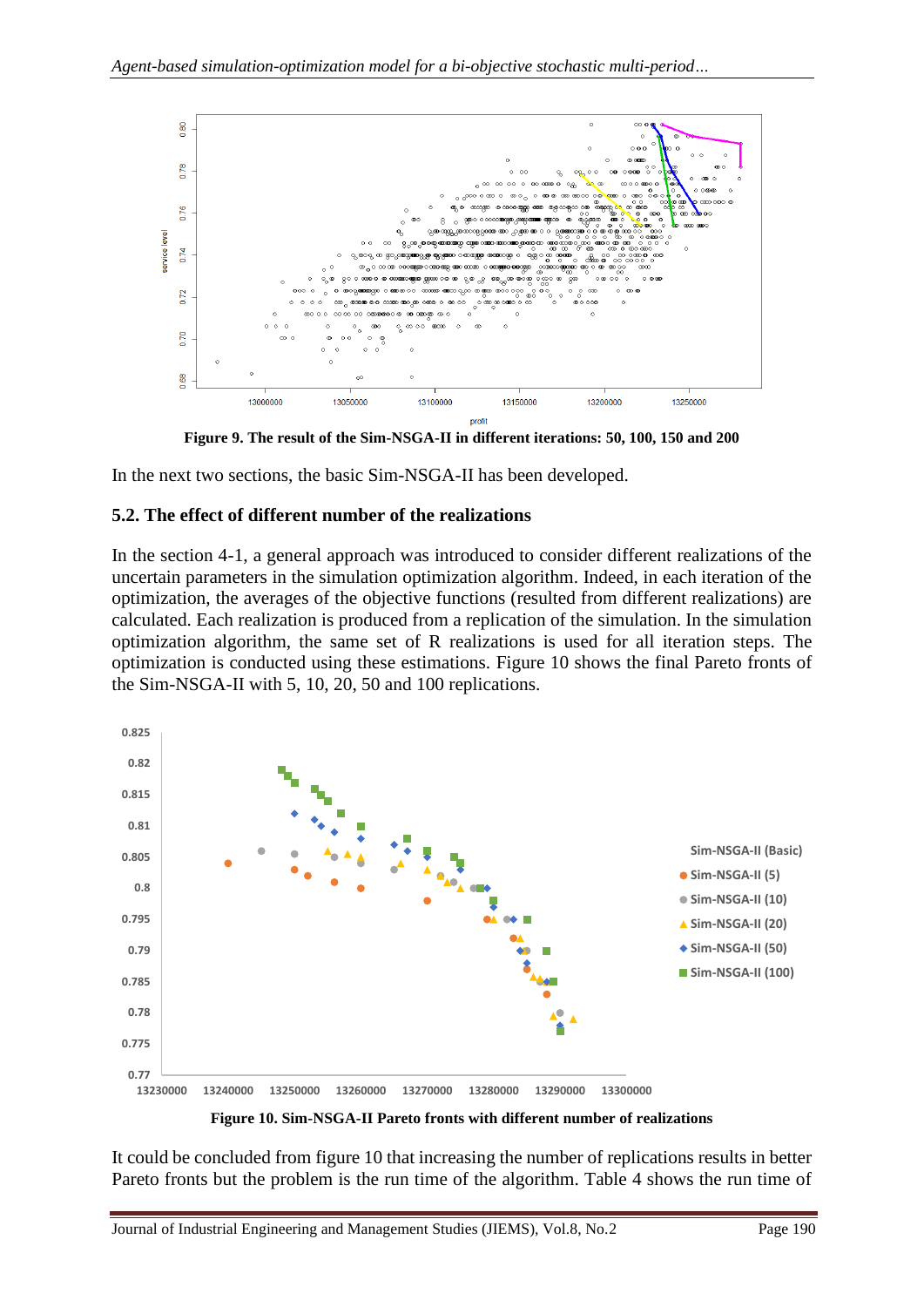the Sim-NSGA-II with different number of realizations. Results were obtained by a PC with Intel(R) Corei7, 3.1 GHz CPU and 6 GB RAM.

| <b>rable 4. Kull thate of the Shir-ASGA-II</b> |                   |                                         |  |  |  |  |
|------------------------------------------------|-------------------|-----------------------------------------|--|--|--|--|
| Number of replications                         | Run time (second) | No. of solutions in the<br>Pareto front |  |  |  |  |
| Basic Sim-NSGA-II                              | 953               |                                         |  |  |  |  |
|                                                | 1606              |                                         |  |  |  |  |
|                                                | 3420              |                                         |  |  |  |  |
|                                                | 7345              |                                         |  |  |  |  |
|                                                | 16491             | 16                                      |  |  |  |  |
| 100                                            | 24142             |                                         |  |  |  |  |

**Table 4. Run time of the Sim-NSGA-II**

### **5.3. The effect of reference points**

In the previous section, the effect of increasing the number of the realizations (simulation replications) on the Pareto front was surveyed. In this section the simulation is run once per each iteration of the optimization. Figure 11 shows the final Pareto resulted from the NSGA-II and 3 reference points.



As explained in the section 4-2-2, in the R-NSGA-II, to control the extent of obtained Pareto front, solutions within a ε-neighborhood of a reference point are de-emphasized. The results of the R-NSGA-II algorithm are as follows.

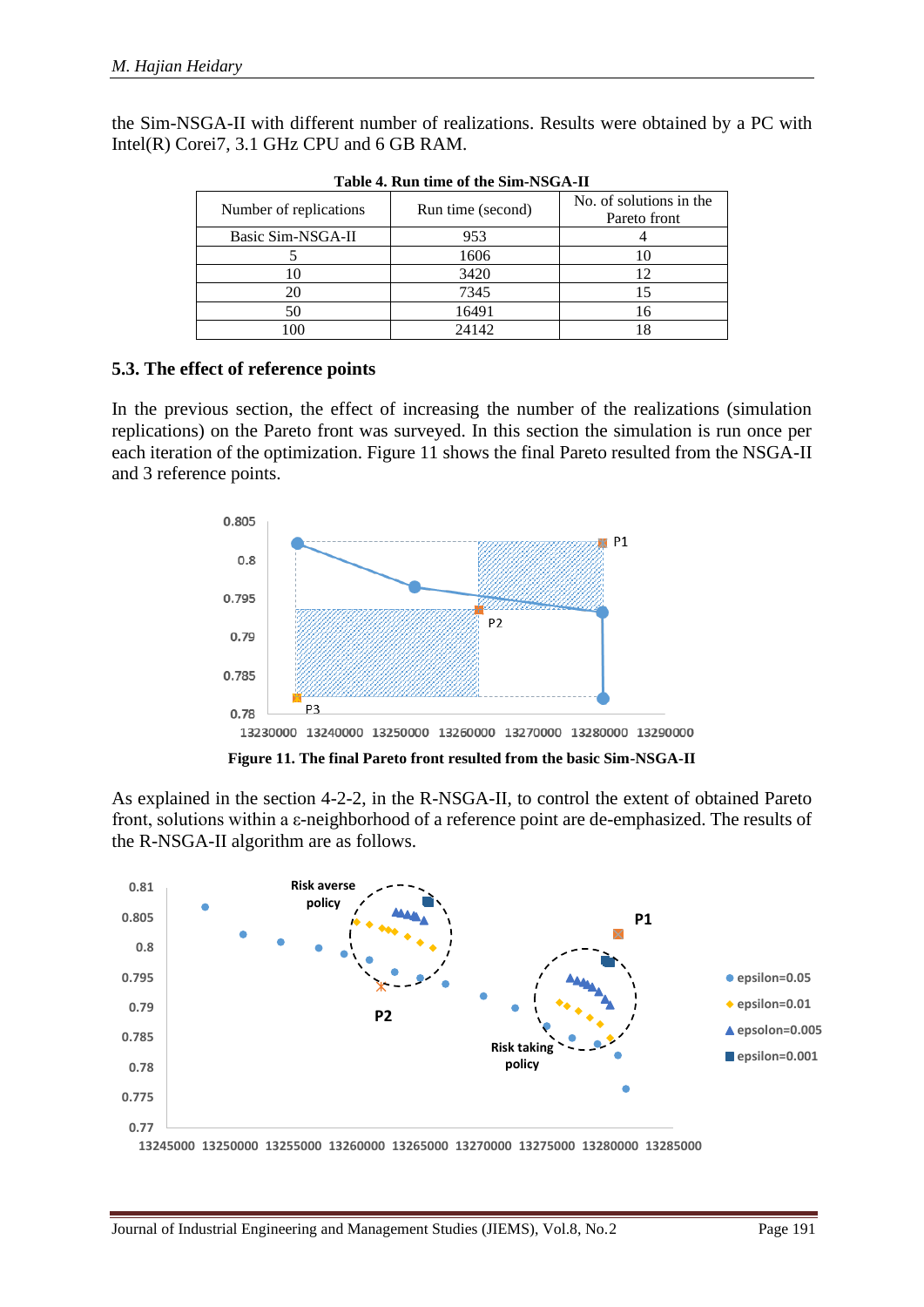

**Figure 12. Different sets of the Pareto solutions based on the reference points (Up: Pareto fronts in the optimistic area, Down: Pareto fronts in the pessimistic area)**

Based on the results of the figure 12, a decision maker with an optimistic viewpoint must expect 13248000 for the profit function and 0.807 for the service level function approximately if he/she prefers a higher service level rather than the profit. On the other hand, if he/she prefers a higher profit rather than the service level, approximately 13280000 for the profit and 0.776 for the service level must be expected. In a pessimistic area, if the service level is more important than the profit, he/she expects approximately 13216000 and 0.792 for profit and service level objectives respectively. In this area, if the profit is more important than the service level, approximately 13247000 and 0.769 for the profit and service level objectives must be expected. These estimations of the objective functions are obtained from the Pareto fronts with  $\varepsilon$ =0.001. If the decision maker prefers to obtain a neighborhood of solutions near the preference points, a larger value of ε must be selected.

In addition, results showed that adopting more risk averse policies during the contract periods will result in a larger service level and smaller profit rather than adopting more risk taking policies. We have shown the result of adopting different risk sensitive policies in the optimistic and pessimistic decision areas in the figure 12.

## **6. Conclusions**

In this paper a decision making model in a stochastic supply chain network was developed based on a newsvendor problem by using a multi-agent model. The network consists of a number of retailers which one of them is risk sensitive and the others are risk neutral. In addition, there are some unreliable suppliers interacting with the retailers during the multiple periods. To cope with these uncertainties two kinds of contracts are considered: forward and option contracts. These contracts are common in many industries such as semiconductors, telecommunications and pharmaceuticals. In addition, retailers have an option to buy from the spot market which its price is correlated with the remained unsatisfied demand. Moreover, the proposed model could be used in the multi-period supply chain management decision making with uncertain demand and supply.

Simulation is powerful technique in the uncertain condition, but it is not an optimization process and does not yield the best solution but can provides a set of responses in different conditions. In this paper a simulation estimation approach is used to calculate the objective functions by applying a solution to a sampling of the stochastic parameters. In order to obtain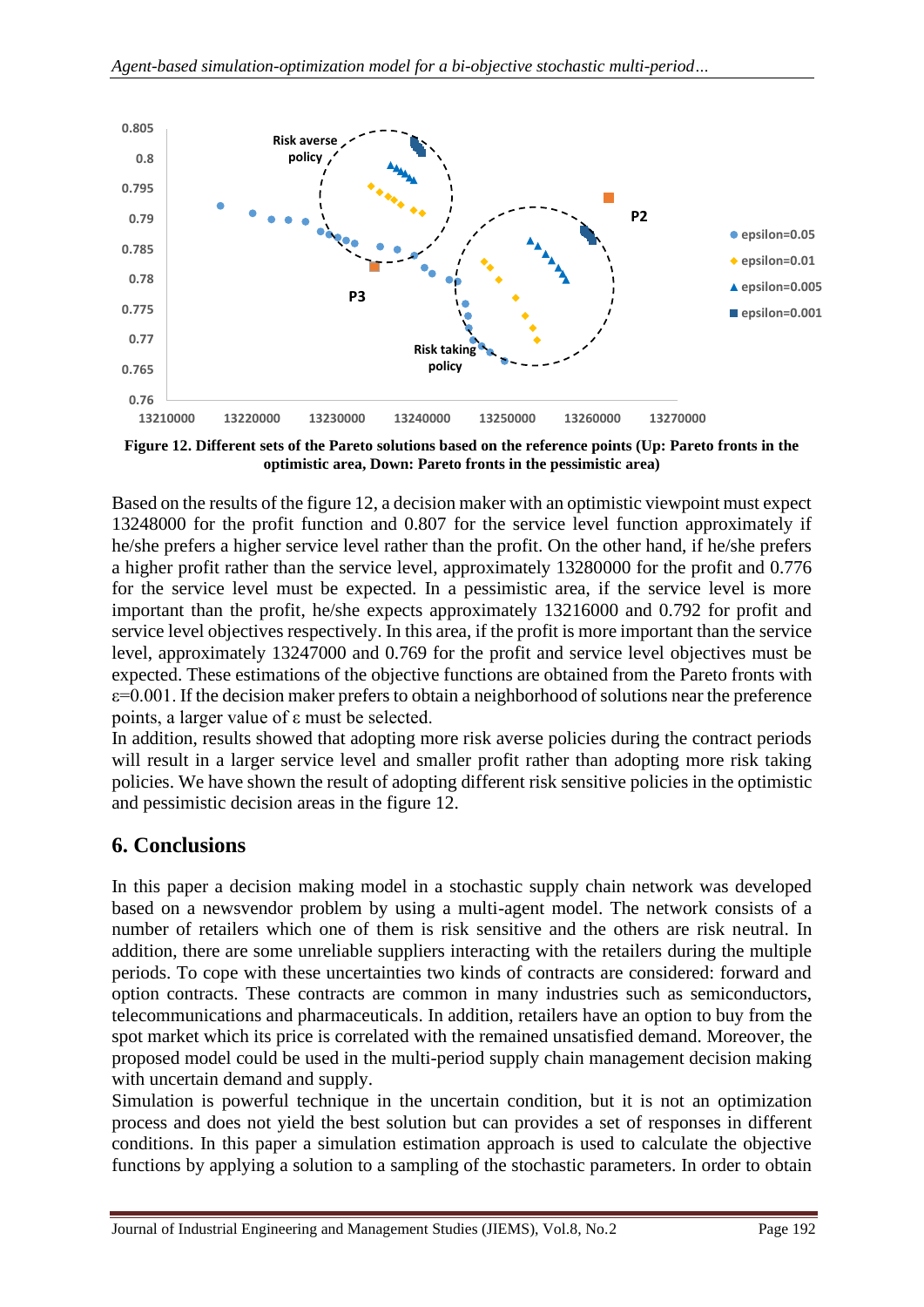the optimal solution, a reference point NSGA-II algorithm is used to develop a simulation optimization algorithm. One of the limitations of the proposed algorithm is to define the reference points in the optimization section. Heuristic algorithms could be used to obtain more precise points in further works.

The proposed algorithm was developed by using two mechanisms in the simulation and optimization parts of the algorithm: 1- Increasing the number of uncertain parameter realizations, 2- Utilization of preference points. In the first mechanism, different numbers of the realizations were used.

The results of the algorithm showed a better efficiency with higher number of realizations. Although increment of the number of realizations results in a better front, the running time increases considerably. The second mechanism was applied using R-NSGA-II concept. The reference points were derived from the final Pareto of the basic Sim-NSGA-II based on the optimistic and pessimistic viewpoints of the decision maker. Different Pareto solutions were derived using the ε-neighborhood concept of the RNSGA-II. Using these Pareto solutions, different decision makers could decide on his/her risk attitude during the periods.

Results of the numerical studies showed that adopting more risk averse policies during the contract periods will result in a larger service level and smaller profit rather than adopting more risk taking policies. Also results showed that, disruptions have an important effect on the satisfaction of the customer demands. Therefore, in an uncertain condition, procurement managers should have a set of reliable secondary suppliers to support the forward contracts with the primary suppliers.

Some suggestions for future researches are: considering multiple products in the problem, considering negotiation process and transportation assumptions. In addition, improving the agent's decision ability, comparing different coordination policies between the agents would be future trends on the solution approach.

### **References**

Agrawal, N., and Nahmias, S., (1997). "Retionalization of the supplier base in the presence of yield uncertainty", *Production and Operations Management*, Vol. 6, No. 3, pp. 291-308.

Avci, M. G., and Selim, H., (2017). "A Multi-objective, simulation-based optimization framework for supply chains with premium freights", *Expert Systems with Applications*, Vol. 67, pp. 95-106.

Basirati, M., Akbari Jokar, M.R., and Hassannayebi, E., (2020). "Bi-objective optimization approaches to many-to-many hub location routing with distance balancing and hard time window", *Neural Comput & Applic*, Vol. 32, pp. 13267–13288.

Bensoussan, A., Çakanyıldırım, M., and Sethi, S.P., (2007). "A multiperiod newsvendor problem with partially observed demand", *Mathematics of Operations Research*, Vol. 32, No. 2, pp. 322-344.

Bouakiz, M., and Sobel, M.J., (1992). "Inventory control with an exponential utility criterion", *Operations Research*, Vol. 40, No. 3, pp. 603-608.

Brintrup, A., (2010). "Behaviour adaptation in the multi-agent, multi-objective and multi-role supply chain", *Computers in Industry*, Vol. 61, No. 7, pp. 636-645.

Chiacchio, F., Pennisi, M., Russo, G., Motta, S., and Pappalardo, F., (2014). "Agent-based modeling of the immune system: netlogo, a promising framework", *BioMed Research International*, Vol. 6.

Deb, K., Agrawal, S., Pratap, A., and Meyarivan, T., (2000, September). "A fast elitist non-dominated sorting genetic algorithm for multi-objective optimization: NSGA-II", In: *International conference on parallel problem solving from nature* (pp. 849-858), Springer, Berlin, Heidelberg.

Deb, K., Pratap, A., Agarwal, S., and Meyarivan, T., (2002). "A fast and elitist multiobjective genetic algorithm: NSGA-II", *IEEE Transactions on Evolutionary Computation*, Vol. 6, No. 2, pp. 182-197.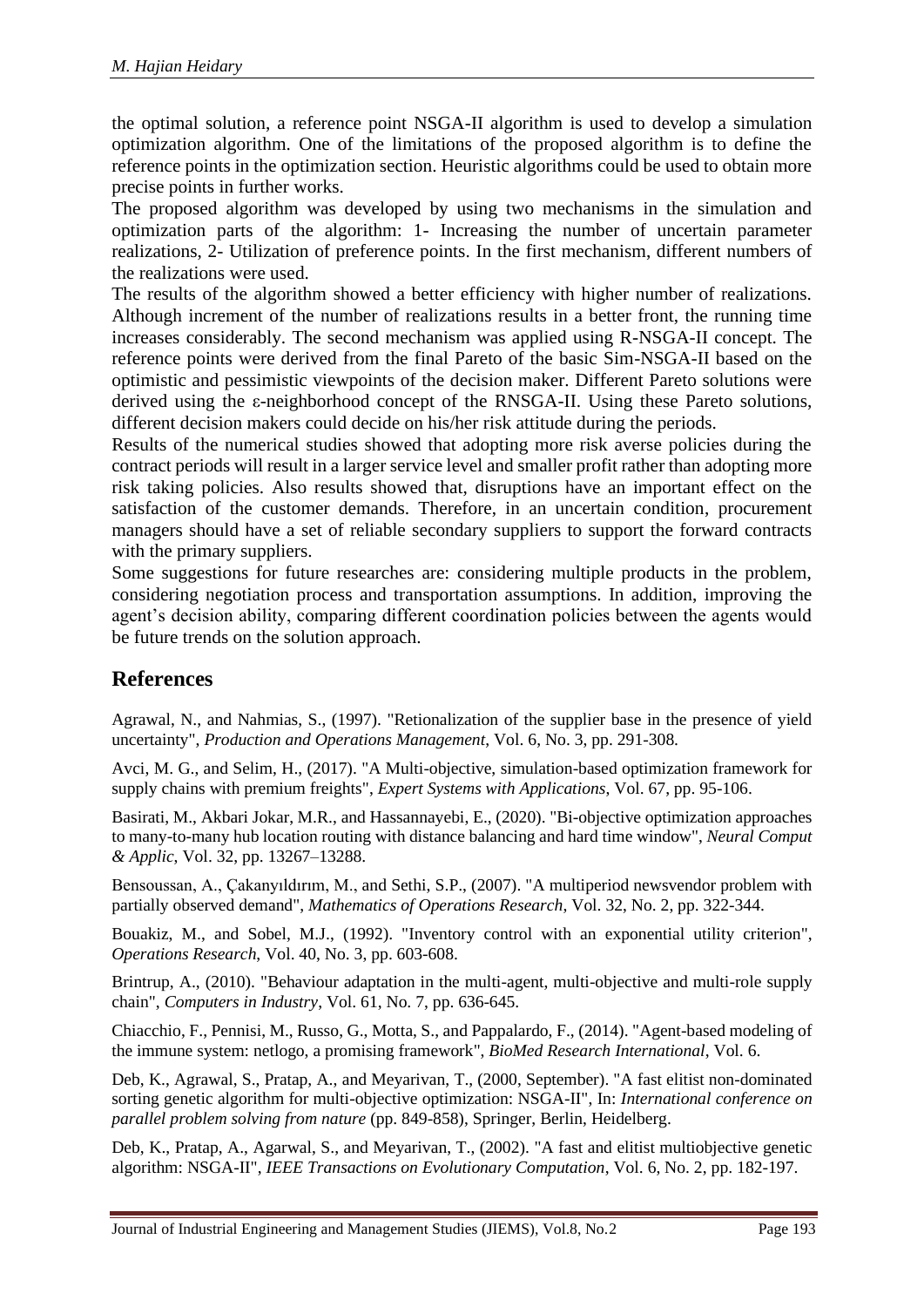Deb, K., and Sundar, J., (2006). "Reference point based multi-objective optimization using evolutionary algorithms", In: *The Proceedings of the 8th annual conference on Genetic and evolutionary computation*, Seattle, Washington, USA.

Devika, K., Jafarian, A., Hassanzadeh, A., and Khodaverdi, R., (2016). "Optimizing of bullwhip effect and net stock amplification in three-echelon supply chains using evolutionary multi-objective metaheuristics", *Annals of Operations Research*, Vol. 242, No. 2, pp. 457-487.

Goli A., Tirkolaee E.B., Malmir B., Bian G.B., and Sangaiah A.K., (2019). "A multi-objective invasive weed optimization algorithm for robust aggregate production planning under uncertain seasonal demand", *Computing*, Vol. 101, pp. 499–529.

Hassanzadeh, A., Rasti-Barzoki, M., and Khosroshahi, H., (2016). "Two new meta-heuristics for a biobjective supply chain scheduling problem in flow-shop environment", *Applied Soft Computing*, Vol. 49, pp. 335-351.

Humann, J., and Madni, A.M., (2014). "Integrated agent-based modeling and optimization in complex systems analysis", *Procedia Computer Science*, Vol. 28, pp. 818-827.

Juan, A. A., Faulin, J., Grasman, S. E., Rabe, M., and Figueira, G., (2015). "A review of simheuristics: Extending metaheuristics to deal with stochastic combinatorial optimization problems", *Operations Research Perspectives*, Vol. 2, pp. 62-72.

Kasaie, P., and Kelton, W.D., (2013). "Simulation optimization for allocation of epidemic-control resources", *IIE Transactions on Healthcare Systems Engineering*, Vol. 3, No. 2, pp. 78-93.

Kim, G., Wu, K., and Huang, E., (2015). "Optimal inventory control in a multi-period newsvendor problem with non-stationary demand", *Advanced Engineering Informatics*, Vol. 29, No. 1, pp. 139-145.

Koo, L.Y., Adhitya, A., Srinivasan, R., and Karimi, I. A., (2008). "Decision support for integrated refinery supply chains: Part 2. Design and operation", *Computers & Chemical Engineering*, Vol. 32, No. 11, pp. 2787-2800.

Kuo, R.J., and Han, Y.S., (2011). "A hybrid of genetic algorithm and particle swarm optimization for solving bi-level linear programming problem – A case study on supply chain model", *Applied Mathematical Modelling*, Vol. 35, No. 8, pp. 3905-3917.

Li, C., and Liu, S., (2012). "A stochastic network model for ordering analysis in multi-stage supply chain systems", *Simulation Modelling Practice and Theory*, Vol. 22, pp. 92-108.

Li, J., Sheng, Z., and Liu, H., (2010). "Multi-agent simulation for the dominant players' behavior in supply chains", *Simulation Modelling Practice and Theory*, Vol. 18, No. 6, pp. 850-859.

Liu, R., Tao, Y., and Xie, X., (2017). "Simulation-based optimisation approach for the stochastic twoechelon logistics problem", *International Journal of Production Research*, Vol. 55, No. 1, pp. 187-201.

Ma, H., Li, X. and Liu, Y., (2020). "Multi-period multi-scenario optimal design for closed-loop supply chain network of hazardous products with consideration of facility expansion", *Soft Computing*, Vol. 24, No. 4, pp. 2769-2780.

Merzifonluoglu, Y., (2015). "Impact of risk aversion and backup supplier on sourcing decisions of a firm", *International Journal of Production Research*, Vol. 53, No. 22, pp. 6937-6961.

Merzifonluoglu, Y., and Feng, Y., (2014). "Newsvendor problem with multiple unreliable suppliers", *International Journal of Production Research*, Vol. 52, No. 1, pp. 221-242.

Muravev, D., Hu, H., Rakhmangulov, A., and Mishkurov, P., (2021). "Multi-agent optimization of the intermodal terminal main parameters by using AnyLogic simulation platform: Case study on the Ningbo-Zhoushan Port", *International Journal of Information Management*, Vol. 57, 102133.

Nagarajan, M., and Rajagopalan, S., (2008). "Inventory Models for Substitutable Products: Optimal Policies and Heuristics", *Management Science*, Vol. 54, No. 8, pp. 1453-1466.